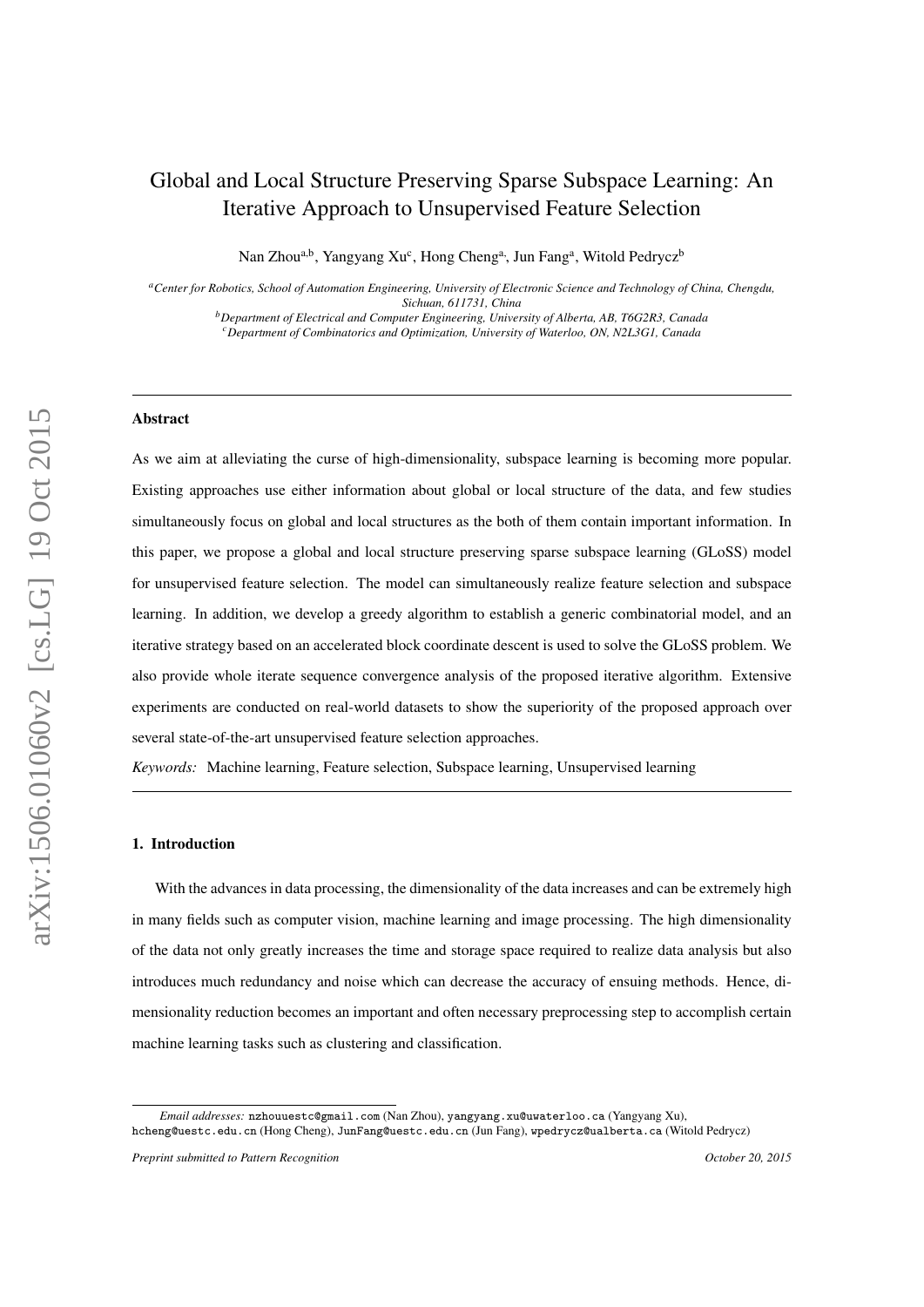Generally speaking, dimensionality reduction approaches can be divided into two classes: feature selection and subspace learning. Feature selection methods aim to select a subset of most representative features following a certain criterion (e.g.,[\[1,](#page-29-0) [2,](#page-29-1) [3,](#page-29-2) [4,](#page-29-3) [5\]](#page-29-4)) , while subspace learning methods aim to learn a (linear or nonlinear) transformation to map the original high-dimensional data into a lower-dimensional subspace (e.g., [\[6,](#page-29-5) [7,](#page-29-6) [8,](#page-29-7) [9\]](#page-29-8)). Subspace learning methods, such as principal component analysis (PCA), combine all original features at each dimension of the learned subspace, and this causes some interpretation difficulties. To overcome this difficulty, sparse subspace learning methods (e.g., [\[10,](#page-29-9) [11,](#page-29-10) [12\]](#page-29-11)) and joint models that simultaneously perform subspace learning and feature selection (e.g., [\[13,](#page-29-12) [14,](#page-29-13) [15,](#page-29-14) [16\]](#page-29-15)) have been developed.

This paper exhibits the following main contributions:

- 1. We propose a novel *unsupervised sparse subspace learning* model for feature selection. The model simultaneously perserves global and local structures of the data, both of which contain important discriminative information for feature selection, as demonstrated in [\[17,](#page-29-16) [18\]](#page-29-17). We derive the model by first relaxing an existing combinatorial model and then adding a group sparsity regularization term. The regularization term controls the row sparsity of the transformation matrix, and since each row of the transformation matrix corresponds to a feature, the proposed model can automatically select representative features and makes easy interpretation.
- 2. We, for the first time, propose a greedy algorithm to the original combinatorial optimization problem. In addition, we apply the accelerated block coordinate descent (BCD) method proposed in [\[19\]](#page-30-0) to the relaxed continuous but nonconvex problem. The BCD method utilizes the bi-convexity structure of the problem and has been found very efficient for our purposes.
- 3. We establish a whole iterate sequence convergence result of the BCD method for our problem under consideration by assuming the existence of a full rank limit point. Because of the peculiarity of the formulated problem, the result is new and not implied by any existing convergence results of BCD.
- 4. We conduct extensive experimental studies. The proposed method is tested on six real-world datasets coming from different areas and compared to eight state-of-the-art unsupervised feature selection algorithms. The results demonstrate the superiority of the proposed method over all the other compared methods. In addition, we study the sensitivity of the proposed method to the parameters of the model and observe that it can perform in a stable way within a large range of values of the parameters.

#### *Organization and notation*

The paper is organized as follows. In Sect. [2,](#page-2-0) we give a brief review of recent related studies on subspace learning. Sect. [3](#page-4-0) reviews two local structure preserving methods and proposes a local structure preserving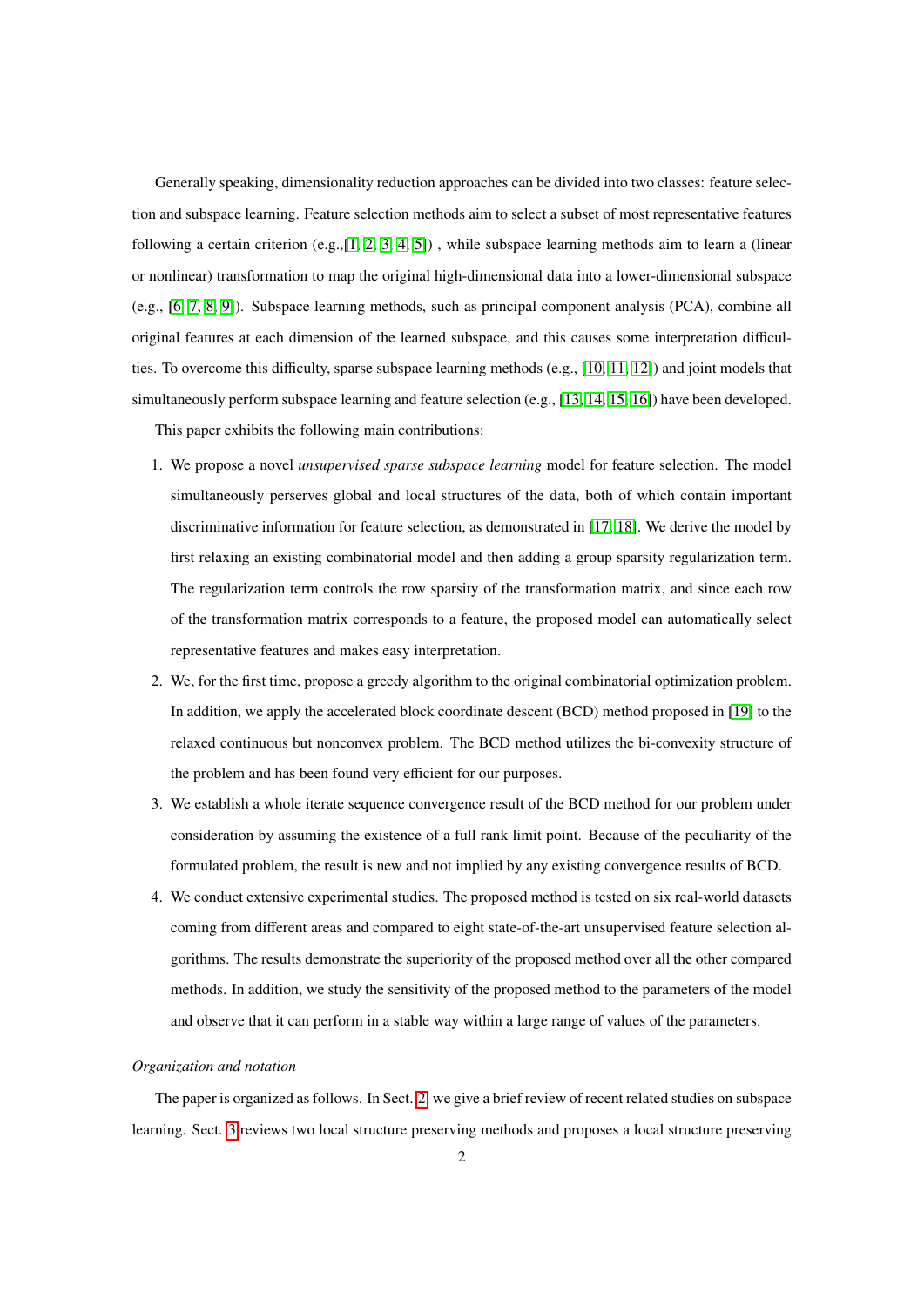sparse subspace learning model. In Sect. [4,](#page-9-0) we present an algorithm leading to the solution of the proposed model. Convergence results are also shown. Experimental results are reported in Sect. [5.](#page-16-0) Finally, Sec. [6](#page-21-0) concludes this paper.

<span id="page-2-1"></span>

| Table 1: Notation |                                                                             |  |  |  |  |
|-------------------|-----------------------------------------------------------------------------|--|--|--|--|
| Notation          | Description                                                                 |  |  |  |  |
| n                 | The number of instances                                                     |  |  |  |  |
| d                 | The number of features                                                      |  |  |  |  |
| К                 | The number of selected features                                             |  |  |  |  |
| $A_i$             | The $i^{-th}$ row of the matrix A                                           |  |  |  |  |
| K                 | The dimension of subspace                                                   |  |  |  |  |
| m                 | The number of nearest neighbors                                             |  |  |  |  |
| $  W  _{2,1}$     | $\sum_i   W_i  _2$ , the sum of the $\ell_2$ -norm of rows in W             |  |  |  |  |
| $\ x\ _0$         | $\sharp \{x_i \neq 0\}$ , the number of nonzero elements in vector <b>x</b> |  |  |  |  |
| I                 | cardinality of set $\mathcal I$                                             |  |  |  |  |

To facilitate the presentation of the material, we list a notation in Table [1.](#page-2-1)

## <span id="page-2-0"></span>2. Related Studies

## *Subspace learning*

One well-known subspace learning method is principal component analysis (PCA) [\[7,](#page-29-6) [20\]](#page-30-1). It maximizes the global data structure information in the principal space and thus it becomes optimal in terms of data fitting. Beside global structure, local structure of the data also contains important discriminative information [\[21\]](#page-30-2), which plays a crucial role in pattern recognition [\[22\]](#page-30-3). Many subspace learning methods preserve different local structures of the data for different problems and can yield better performance than the traditional PCA method. These methods usually use the linear extension of graph embedding (LGE) to preserve local structure. With different choices of the graph adjoint matrix, LGE framework leads to different subspace learning methods. The popular ones include Linear Discriminant Analysis (LDA) [\[7,](#page-29-6) [23\]](#page-30-4), Locality Preserving Projection (LPP) [\[24,](#page-30-5) [25,](#page-30-6) [26\]](#page-30-7) and Neighborhood Preserving Embedding (NPE) [\[8\]](#page-29-7). One drawback of these locality preservation methods is that they require eigen-decomposition of dense matrices, which can be very expensive in both CPU time and machine storage, especially for problems involving high-dimensional data. To overcome this drawback, Cai *et al.* [\[9\]](#page-29-8) proposed a Spectral Regression (SR) method to transform the eigen-decomposition problem into a two-step regression problem that becomes easier to solve.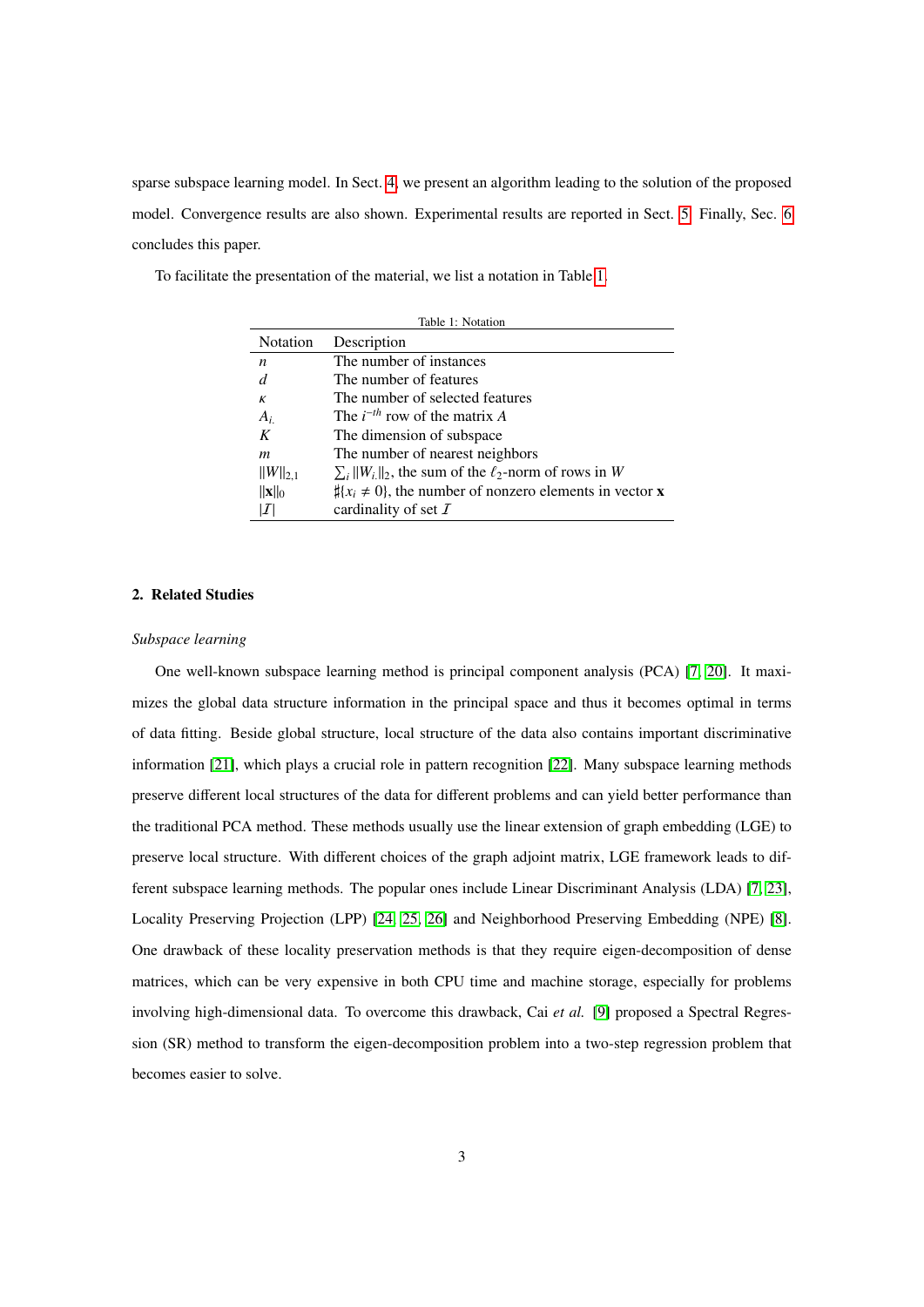## *Sparse subspace learning*

Although the subspace learning can transform the original high-dimensional data into a lower-dimensional space, it mingles all features and lacks interpretability. For better interpretability, sparse subspace learning methods have been proposed in the literature by adding certain sparsity regularization terms or sparsity constraints into subspace learning models. For example, the sparse PCA (SPCA) [\[10\]](#page-29-9) adds "Elastic Net" term into the traditional PCA. Moghaddam *et al.* [\[27\]](#page-30-8) proposed a spectral bounds framework for sparse subspace learning. Cai *et al.* [\[12\]](#page-29-11) proposed a unified sparse subspace learning method based on spectral regression model, which adds an  $\ell_1$  regularization term in the regression step. Qiao *et al.* [\[28\]](#page-30-9) introduced the Sparsity Preserving Projection (SPP) method for subspace learning, while SPP utilizes the sparsity coefficients to construct the graph Laplacian. It is worth mentioning that besides subspace learning, sparsity regularized methods have also been used in many other fields such as computer vision [\[29,](#page-30-10) [30\]](#page-30-11), image processing [\[31\]](#page-30-12), and signal recovery [\[32\]](#page-30-13).

## *Simultaneous feature selection and subspace learning*

Recently, joint methods have been proposed to simultaneously perform feature selection and subspace learning. The core idea of these methods is to use the transformation matrix to guide feature selection according to the norm of its row/column vectors. Cai *et al.* [\[13\]](#page-29-12) combined the sparse subspace learning with feature selection and proposed the Multi-Cluster Feature Selection (MCFS) method. Because MCFS uses  $\ell_1$ -term to control the sparsity of the transformation matrix, different dimensions of the learned subspace may combine different features, and thus the model lacks sound interpretability. Gu *et al.* [\[14\]](#page-29-13) improved the MCFS method by using  $\ell_{2,1}$ -term to enforce the row sparsity of the transformation matrix. This way, the transformation matrix will have zero-rows corresponding to irrelavant features. Wang *et al.* [\[16\]](#page-29-15) proposed an unsupervised feature selection framework, which uses the global regression term for subspace learning and orthogonal transformation matrix for feature selection. In general, the orthogonality constraint may limit its applications, as mentioned in [\[33\]](#page-30-14) in practice, feature weight vectors are not necessarily orthogonal to each other. In addition, the model discussed in [\[16\]](#page-29-15) does not utilize local structure of the data. As demonstrated in [\[21\]](#page-30-2), local structure of the data often contains essential discriminative information.

#### *Other related works*

There are some other related methods for subspace learning. Provided with only weak label information (e.g., preference relationships between examples), Xu *et al.* [\[34\]](#page-30-15) proposes a Weakly Supervised Dimensionality Reduction (WSDR) method, which considers samples' pairwise angles and also distances.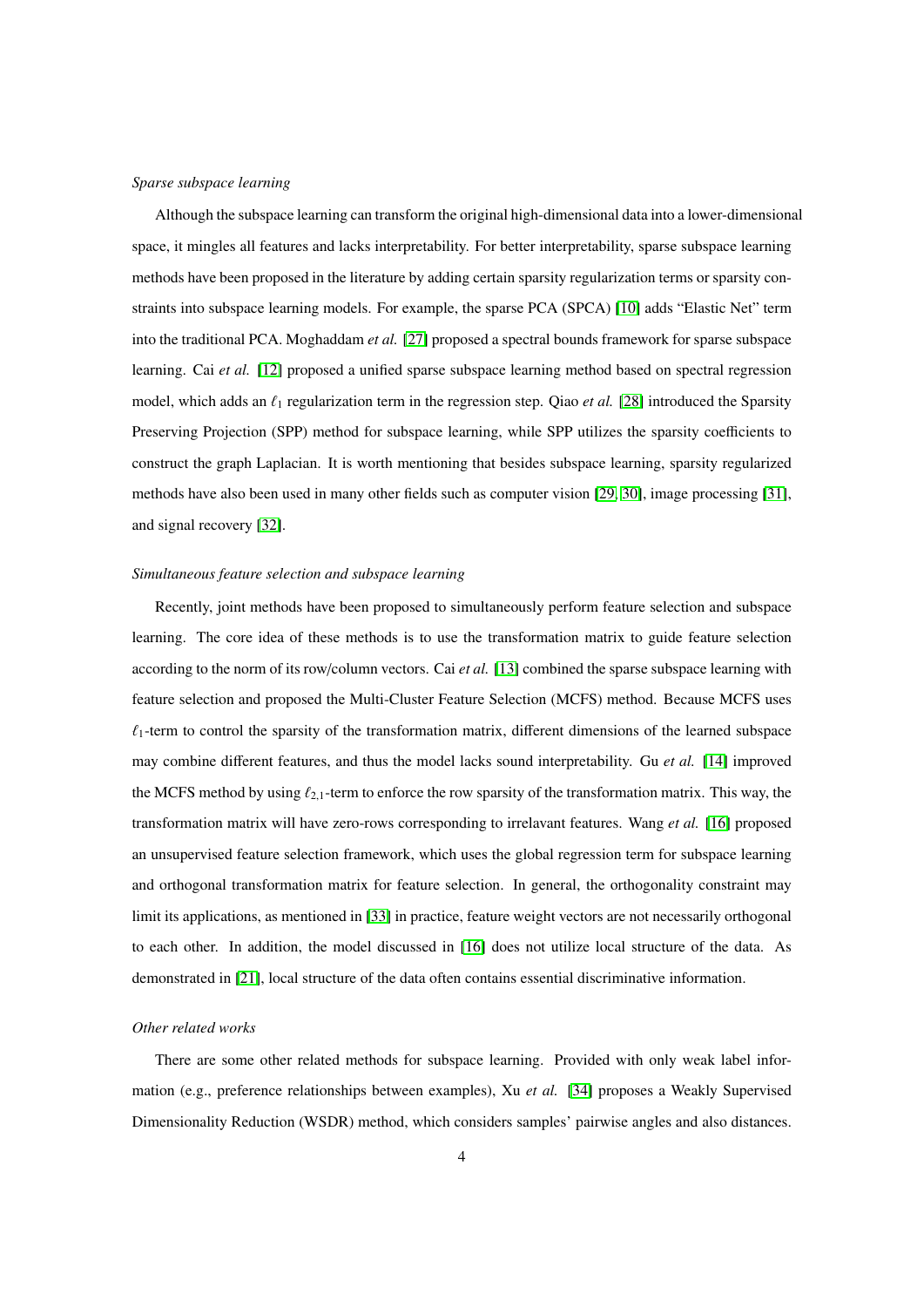For the *K*-means problem, Boutsidis *et al.* [\[35\]](#page-30-16) proposed randomized feature selection and subspace learning methods and showed that a constant-factor approximation can be guaranteed with respect to the optimal *K*-means objective value. Other popular subspace learning methods include: Nonnegative Matrix Factorization (NMF) [\[36,](#page-30-17) [37\]](#page-30-18) that considers subspace learning of nonnegative data; joint LDA and *K*-means [\[38\]](#page-30-19) that combines LDA and *K*-means clustering together for unsupervised subspace learning; Dictionary Learning (DL) [\[39\]](#page-30-20) that first learns a dictionary via sparse coding and then uses the dictionary to decompose each sample into more discriminative and less discriminative parts for subspace learning. For more subspace learning methods, see [\[40\]](#page-30-21) and the references therein.

## <span id="page-4-0"></span>3. The Proposed Framework of Local Structure Preserving Sparse Subspace Learning

In this section, we introduce our feature selection models that encourage global data fitting and also preserve local structure information of the data. The first model is of combinatorial nature, only allowing 0-1 valued variables. The modeling idea is intuitive and inspired from (11) of [\[16\]](#page-29-15), but it is not easy to find a good approximate solution to the problem. The second model relaxes the first one and becomes its continuous counterpart. Various optimization methods can be utilized to determine its solution. More importantly, we find that the relaxed model can most times produce better performance than the original one; one can refer to the numerical results reported in Section [5.](#page-16-0) We want to emphasize again here that our main contributions concern the second model and the algorithm developed for it.

#### <span id="page-4-2"></span>*3.1. A Generic Formulation*

Given *n* data samples  $\{\mathbf{p}_i\}_{i=1}^n$  located in the *d*-dimensional space, the goal of feature selection is to find a small set of features that can capture most useful information of the data which can better serve to solve classification or clustering problems. One natural way to measure the information content is to see how close the original data samples are to the learned subspace spanned by the selected features. Mathematically, the distance of a vector x to a subspace X can be represented as  $||x - \mathcal{P}_X(x)||_2$ , where  $\mathcal{P}_X$  denotes the projection onto X and  $\|\cdot\|_2$  is the Euclidean 2-norm. Hence, the feature selection problem can be described as follows

<span id="page-4-1"></span>
$$
\min_{W,H} \frac{1}{2} ||X - XWH||_F^2
$$
\n
$$
\text{s.t.} \quad W \in \{0, 1\}^{d \times \kappa}, \ W^\top \mathbf{1}_{d \times 1} = \mathbf{1}_{\kappa \times 1},
$$
\n
$$
||W \mathbf{1}_{\kappa \times 1}||_0 = \kappa.
$$
\n(1)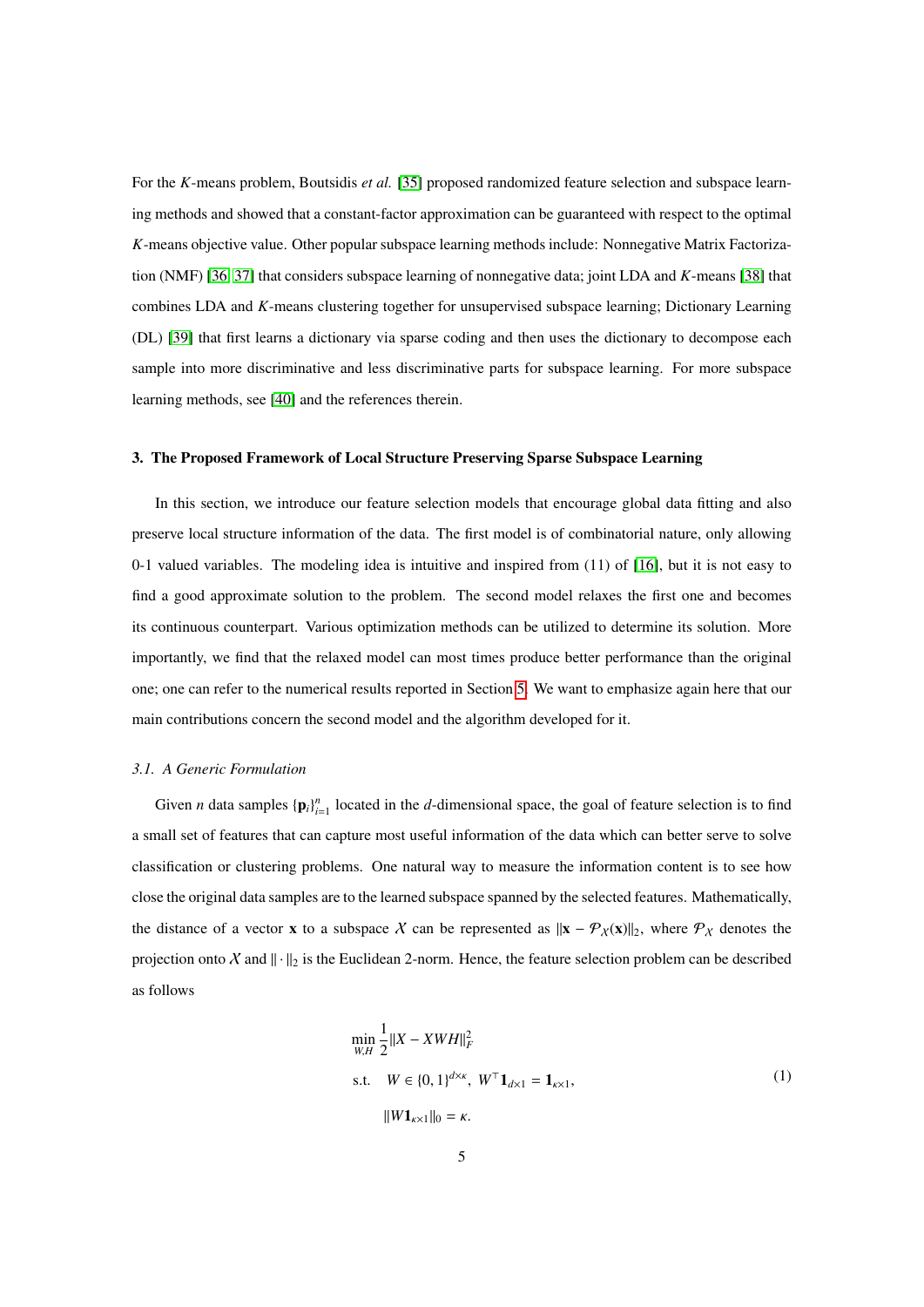where  $X = [\mathbf{p}_1, \mathbf{p}_2, \dots, \mathbf{p}_n]^\top \in \mathbb{R}^{n \times d}$ . Concerning the proposed model, we make a few remarks:

- 1. The matrix *W* is the selection matrix with entries of "0" or "1". The constraint  $W<sup>T</sup>1<sub>d\times1</sub> = 1<sub>k\times1</sub>$ enforces that each column of *<sup>W</sup>* has only one "1". Therefore, at most κ features are selected.
- 2. The constraint  $||W1_{k\times1}||_0 = \kappa$  enforces that *W* has  $\kappa$  nonzero rows. No feature will be selected more than once, and thus exactly  $\kappa$  features will be chosen.
- 3. Given *W*, the optimal *H* produces the coefficients of all *d* features projected onto the subspace spanned by the selected features. Hence, [\(1\)](#page-4-1) expresses the distance of *X* to the learned subspace.

The recent work [\[16\]](#page-29-15) mentions to use the 0-1 feature selection matrix, but it does not explicitly formulate an optimization model like [\(1\)](#page-4-1). As shown in [\[21\]](#page-30-2), local structure of the data often contains discriminative information that is important for distinguishing different samples. To make the learned subspace preserve local structure, one can add a regularization term to the objective to promote such structural information, namely, to solve the regularized model

$$
\min_{W,H} \frac{1}{2} ||X - XWH||_F^2 + \mu \text{Loc}(W)
$$
\n
$$
\text{s.t.} \quad W \in \{0, 1\}^{d \times \kappa}, \ W^\top \mathbf{1}_{d \times 1} = \mathbf{1}_{\kappa \times 1},
$$
\n
$$
||W \mathbf{1}_{\kappa \times 1}||_{\ell_0} = \kappa,
$$
\n(2)

<span id="page-5-0"></span>where  $Loc(W)$  is a local structure promoting regularization term, and  $\mu$  is a parameter to balance the data fitting and regularization. In the next subsection, we introduce different forms of Loc(*W*).

#### *3.2. Local Structure Preserving Methods*

Local structure of the data often contains important information that can be used to distinguish the samples [\[13,](#page-29-12) [24\]](#page-30-5). A predictor utilizing local structure information can be much more efficient than that only using global information [\[21\]](#page-30-2). Therefore, one may want the learned lower dimensional subspace to be able to preserve local structure of the training data. We briefly review two widely used local structure preserving methods.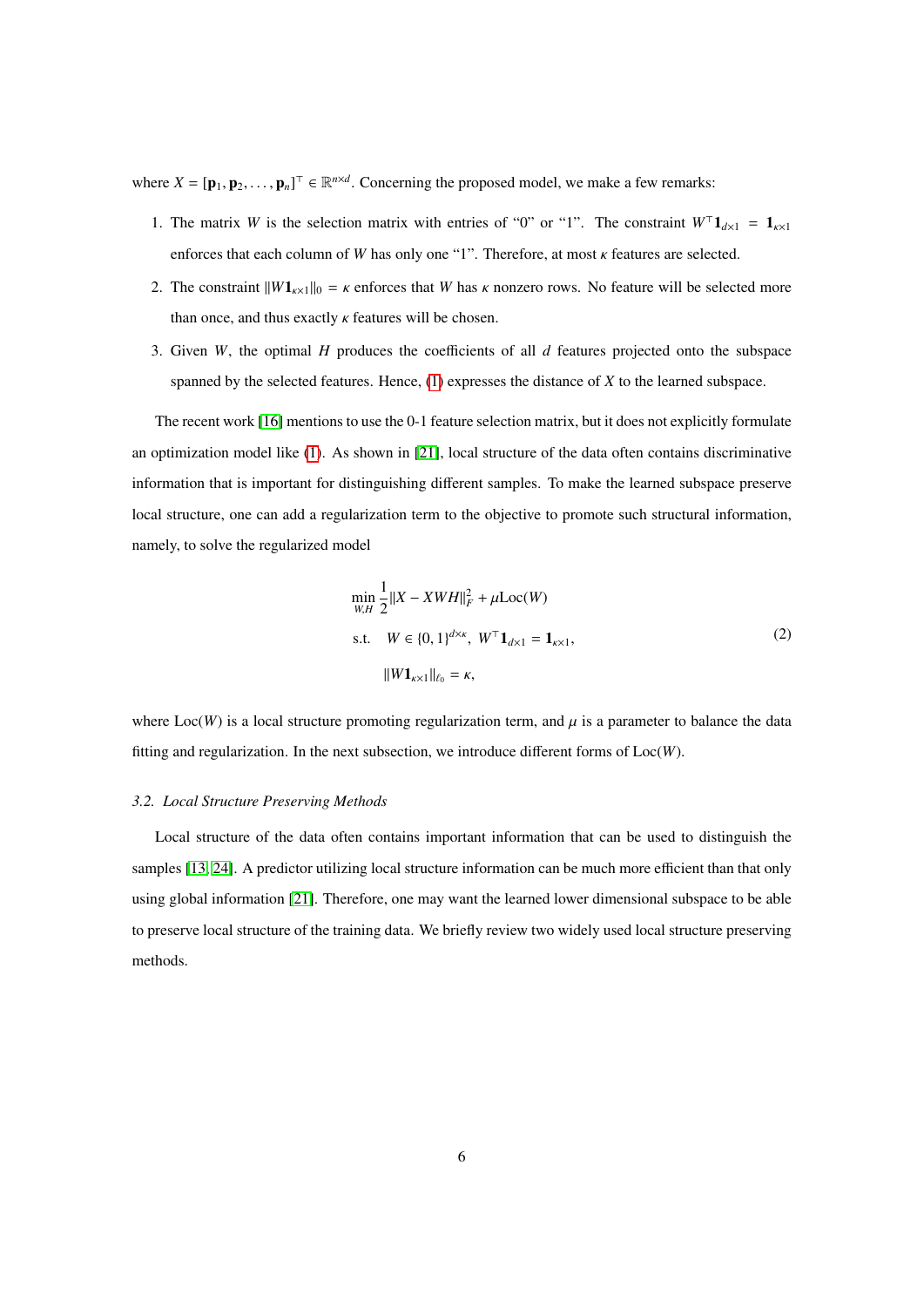#### *3.2.1. Local Linear Embedding*

<span id="page-6-0"></span>The Local Linear Embedding (LLE) [\[41\]](#page-31-0) method first finds the set  $\mathcal{N}_m(\mathbf{p}_j)$  of *m* nearest neighbors for all *j* and then constructs the *similarity matrix S* as the (normalized) solution of the following problem

$$
\min_{S} \sum_{i=1}^{n} \|\mathbf{p}_{i} - \sum_{j=1}^{n} S_{ij} \mathbf{p}_{j}\|_{2}^{2},
$$
\n
$$
\text{s.t. } S_{ij} = 0, \ \forall j \notin \mathcal{N}_{m}(\mathbf{p}_{i}), \ \forall i.
$$
\n
$$
(3)
$$

One can regard  $S_{ij}$  as the coefficient of the  $j^{-th}$  sample when approximating the  $i^{-th}$  sample, and the coefficient is *zero* if the *j* <sup>−</sup>*th* sample is not the neighbor of the *i* <sup>−</sup>*th* one. After obtaining *S* from [\(3\)](#page-6-0), LLE further normalizes it such that  $\sum_{j=1}^{n} S_{ij} = 1$ . Then it computes the lower-dimensional representation  $Y = W^{\top} X^{\top} \in \mathbb{R}^{K \times n}$  through solving the following problem

$$
\min_{W} \sum_{i=1}^{n} ||W^{\top} \mathbf{p}_{i} - \sum_{j=1}^{n} S_{ij} W^{\top} \mathbf{p}_{j}||_{2}^{2}.
$$
\n(4)

<span id="page-6-1"></span>Note that if *W* is a selection matrix defined as [\(2\)](#page-5-0),  $W^{\top}$ **p**<sub>*j*</sub> becomes a lower-dimensional sample, keeping the *K* selected features by *W* and removing all other features. Let  $L = (I - S)^T (I - S)$ , where *I* is the  $n \times n$ identity matrix. Then it is easy to see that [\(4\)](#page-6-1) can be equivalently expressed as

$$
\min_{W} Tr(W^{\top} X^{\top} L X W). \tag{5}
$$

### <span id="page-6-4"></span><span id="page-6-3"></span>*3.2.2. Linear Preserve Projection*

For the Linear Preserve Projection [\[25\]](#page-30-6) (LPP) method, the similarity matrix *S* is generated by

$$
S_{ij} = \begin{cases} \exp(\frac{||\mathbf{p}_i - \mathbf{p}_j||_2^2}{2\sigma^2}) & \mathbf{p}_i \in \mathcal{N}_m(\mathbf{p}_j) \text{ or } \mathbf{p}_j \in \mathcal{N}_m(\mathbf{p}_i) \\ 0 & \text{otherwise} \end{cases},
$$
(6)

<span id="page-6-2"></span>where  $\mathcal{N}_m(\mathbf{p}_i)$  is the set of *m* nearest neighbors of  $\mathbf{p}_i$ . The LPP method requires the lower-dimensional representation to preserve the similarity of the original data and forms the transformation matrix *W* by solving the following optimization problem

$$
\min_{W} \sum_{i,j=1}^{n} S_{ij} ||W^{\top} \mathbf{p}_{i} - W^{\top} \mathbf{p}_{j}||_{2}^{2}.
$$
\n(7)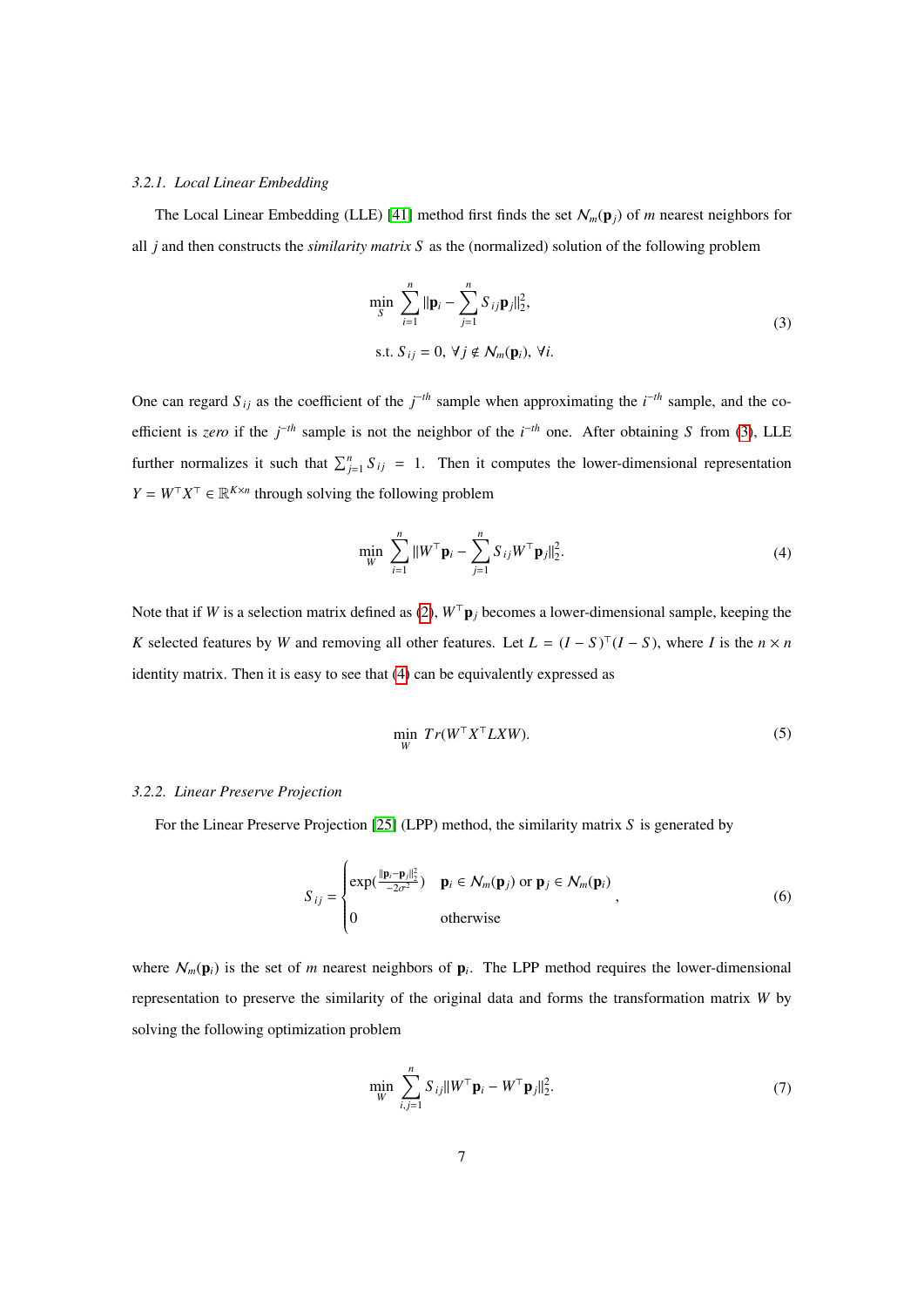<span id="page-7-2"></span>Let *L* = *D* − *S* be the Laplacian matrix, where *D* is a diagonal matrix, called degree matrix, with diagonal elements  $D_{ii} = \sum_{j=1}^{n} S_{ij}$ ,  $\forall i$ . Then [\(7\)](#page-6-2) can be equivalently expressed as

$$
\min_{W} Tr(W^{\top} X^{\top} L X W). \tag{8}
$$

# *3.3. Relaxed Formulation*

The problem [\(2\)](#page-5-0) is of combinatorial nature, and we do not have many choices to solve it. In the next section, we develop a greedy algorithm, which chooses κ features one by one, with each selection decreasing the objective value the most among all the remaining features. Numerically, we observe that the greedy method can often make satisfactory performance. However, it can sometimes perform very bad; see results on Yale64 and Usps in section [5.](#page-16-0) For this reason, we seek an alternative way to select features by first relaxing [\(2\)](#page-5-0) to a continuous problem and then employing a reliable optimization method to solve the relaxed problem. As observed in our tests, the relaxed method can perform comparably well with and, most of the time, much better than the original one.

As remarked at the end of Section [3.1,](#page-4-2) any feasible solution *<sup>W</sup>* is nonnegative and has κ non-zero rows. If  $\kappa \ll d$  (that is usually satisfied), then *W* has lots of zero rows. Based on these observations, we relax the 0-1 constraint to nonnegativity constraint and the hard constraints  $W^T \mathbf{1}_{d \times 1} = \mathbf{1}_{k \times 1}$ ,  $\|W\mathbf{1}_{k \times 1}\|_{\ell_0} = \kappa$  to  $g(W) \leq \kappa$ , where  $g(W)$  measures the row-sparsity of *W*. One choice of  $g(W)$  is group Lasso [\[42\]](#page-31-1), i.e.,

<span id="page-7-3"></span>
$$
g(W) = \sum_{i=1}^{d} ||W_{i.}||_{2},
$$
\n(9)

<span id="page-7-1"></span>where  $W_i$  denotes the *i*-th row of W. This way, we relax [\(2\)](#page-5-0) to

$$
\min_{W,H} \frac{1}{2} ||X - XWH||_F^2 + \mu \text{Loc}(W)
$$
  
s.t.  $W \in \mathbb{R}_+^{d \times K}$ ,  $g(W) \le \kappa$ , (10)

<span id="page-7-0"></span>or equivalently

$$
\min_{W,H} \frac{1}{2} ||X - XWH||_F^2 + \mu \text{Loc}(W) + \beta g(W)
$$
\n
$$
\text{s.t.} \quad W \in \mathbb{R}_+^{d \times K},
$$
\n(11)

where  $\mathbb{R}^{d \times K}_+$  denotes the set of  $d \times K$  nonnegative matrices, and  $\beta$  is a parameter corresponding to  $\kappa$ . Note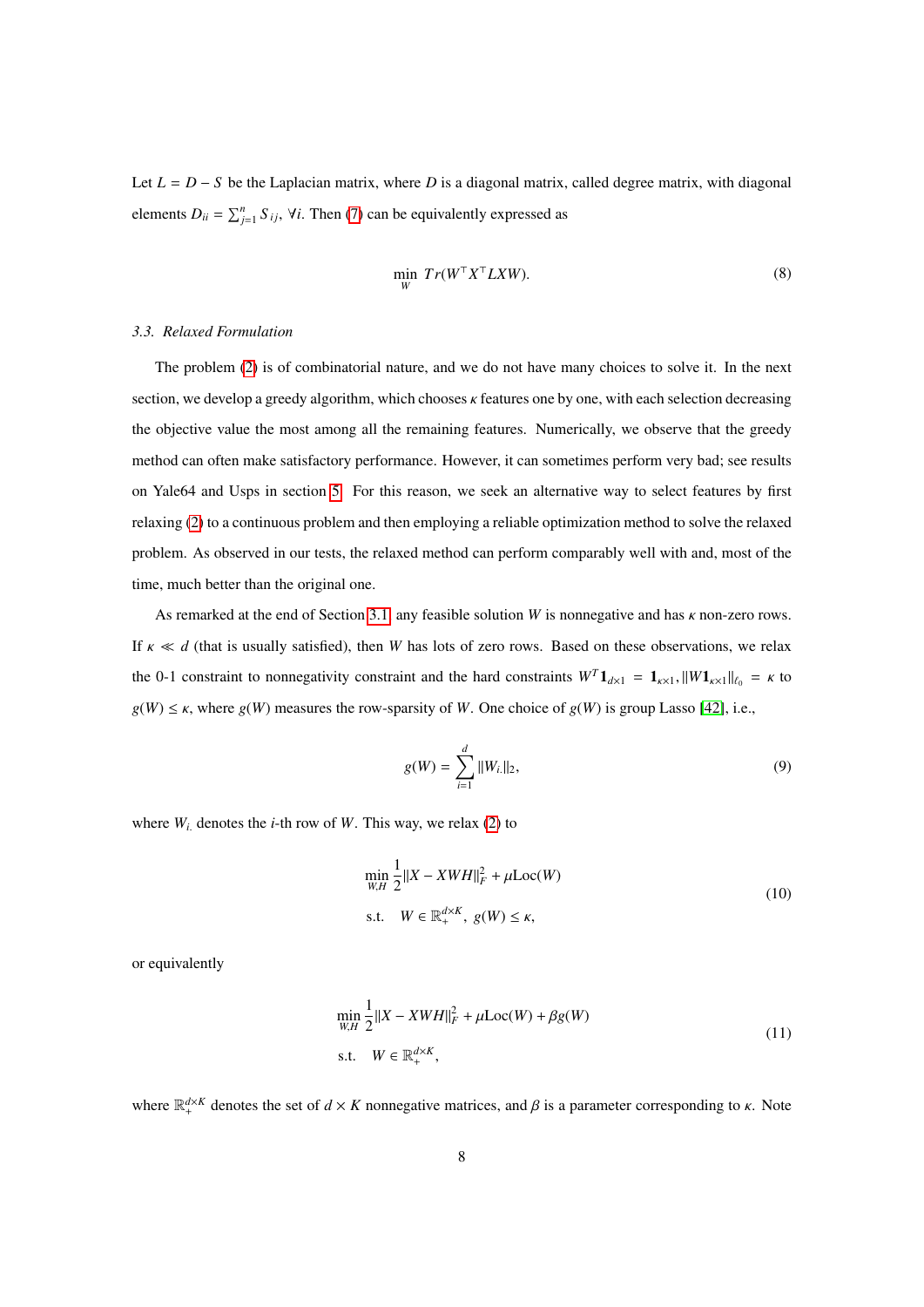that *W* now also serves as a transformation matrix of subspace learning, and *K* is the dimension of the learned subspace. It is not necessary  $K = \kappa$ . For better approximation by subspace learning, we will choose  $K \geq \kappa$ . We will focus on [\(11\)](#page-7-0) because it is easier than [\(10\)](#page-7-1) to solve. Practically, one needs to tune the parameters  $\mu$ ,  $\beta$ ,  $\kappa$ , and  $K$ . As shown in section [5,](#page-16-0) the model with a wide range of values of the parameters can give stably satisfactory performance.

Our model is similar to the Matrix Factorization Feature Selection (MFFS) model proposed in [\[16\]](#page-29-15). The difference is that the MFFS model restricts the matrix *W* to be orthogonal while we use regularization term *g*(*W*) to promote row-sparsity of *W*. Although orthogonal *W* makes their model closer to the original model [\(1\)](#page-4-1), it increases difficulty of solving their problem. In addition, MFFS does not utilize local structure preserving term as we do and thus may lose some important local information. Numerical tests in section [5](#page-16-0) demonstrate that the proposed model along with an iterative method can produce better results than those obtained by using the MFFS method.

Before completing this section, let us make some remarks on the relaxed model. Originally, *W* is restricted to have exactly  $\kappa$  non-zeros, so it could be extremely sparse as  $\kappa \ll d$ , and one may consider to include a sparsity-promoting term (e.g.,  $\ell_1$ -norm) in the objective of [\(11\)](#page-7-0). However, doing so is not necessary since both  $g(W)$  and the nonnegativity constraint encourage sparsity of *W*, and numerically we notice that *W* output by our algorithm is indeed very sparse. Another point worth mentioning is that the elements of *W* given by [\(11\)](#page-7-0) are real numbers and do not automatically select  $\kappa$  features. For the purpose of feature selection, after obtaining a solution *<sup>W</sup>*, we choose the features corresponding to the κ rows of *<sup>W</sup>* that have the largest norms because larger values imply more important roles played by the features.

## *3.4. Extensions*

In [\(11\)](#page-7-0), Frobenius norm is used to measure the data fitting and typically suitable when Gaussian noise is assumed in the data and also commonly used if no priori information is assumed. One can of course use other norm or metric if different priori information is known. For instance, if the data come with outliers, one can employ the Cauchy Regression (CR) [\[43\]](#page-31-2) instead of the Frobenius norm to improve robustness and modify [\(11\)](#page-7-0) read as

$$
\min_{W,H} \sum_{j=1}^{d} \sum_{i=1}^{n} \ln \left[ 1 + \left( \frac{X_{ij} - X_{i.}WH_{.j}}{\sigma} \right)^2 \right] + \mu \text{Loc}(W) + \beta g(W)
$$
\ns.t.

\n
$$
W \ge 0.
$$
\n(12)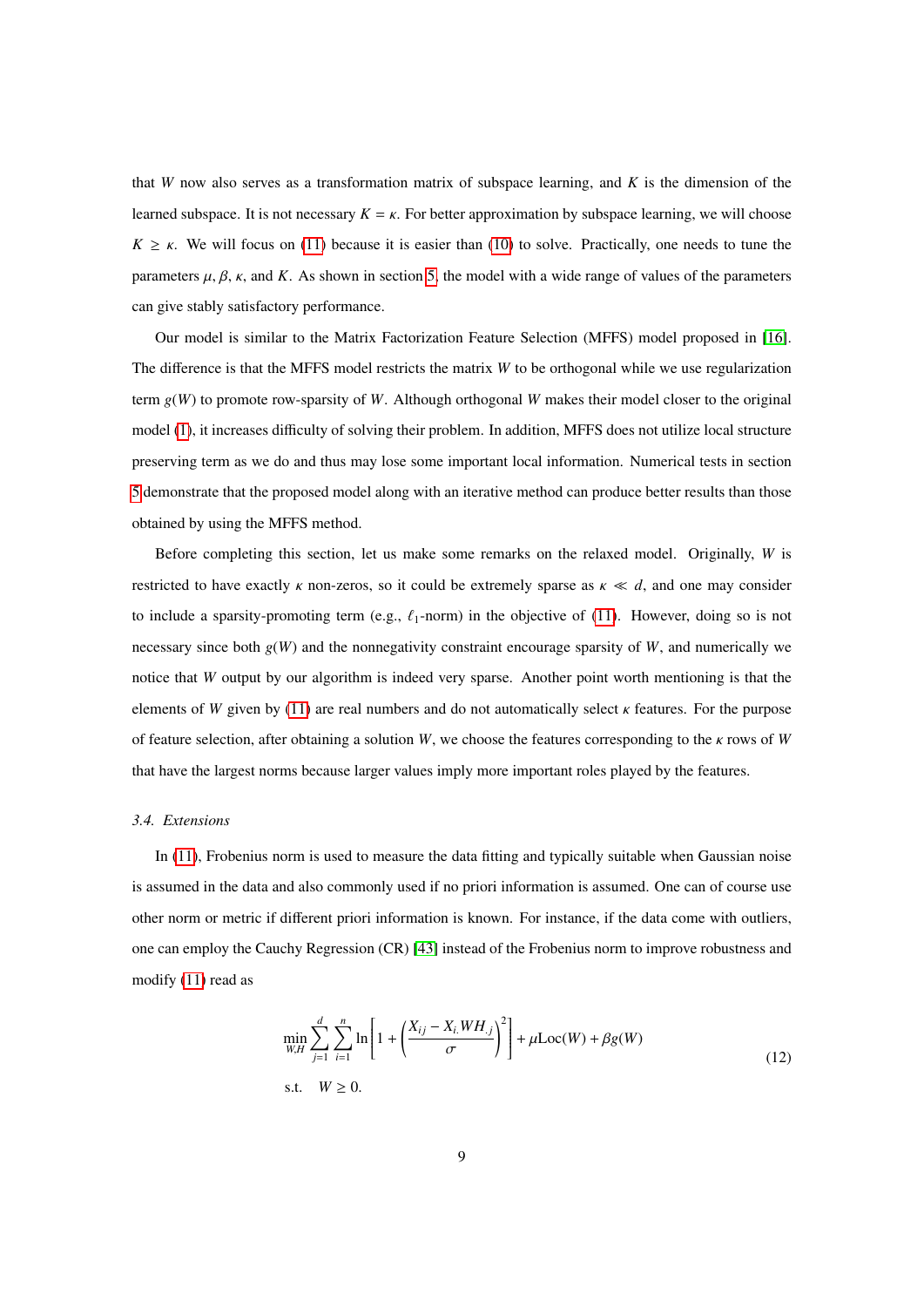When the data involves heavy tailed noise, [\[44,](#page-31-3) [45\]](#page-31-4) suggest to use the Manhattan distance defined by  $||A||_M = \sum_{i=1}^n \sum_{j=1}^m |A_{ij}|$ , and this way, [\(11\)](#page-7-0) can be modified to

$$
\min_{W,H} ||X - XWH||_M + \mu \text{Loc}(W) + \beta g(W)
$$
\n
$$
\text{s.t.} \quad W \ge 0. \tag{13}
$$

# <span id="page-9-0"></span>4. Solving the Proposed Sparse Subspace Learning

In this section, we present algorithms to approximately solve [\(2\)](#page-5-0) and [\(11\)](#page-7-0). Throughout the rest of the paper, we assume that  $Loc(W)$  takes the function either as [\(5\)](#page-6-3) or [\(8\)](#page-7-2) and  $g(W)$  is given by [\(9\)](#page-7-3). Due to the combinatorial nature of [\(2\)](#page-5-0), we propose a greedy method to solve it. The problem [\(11\)](#page-7-0) is smooth, and various optimization methods can be applied. Although its objective is nonconvex jointly with respect to *W* and *H*, it is convex with regard to one of them while the other one is fixed. Based on this property, we choose the block coordinate descent method to solve [\(11\)](#page-7-0).

## *4.1. Greedy Strategy for* [\(2\)](#page-5-0)

In this subsection, a greedy algorithm is developed for selecting κ out of *<sup>d</sup>* features based on [\(2\)](#page-5-0). The idea is as follows: each time, we select one from the remaining unselected features such that the objective value is decreased the most. We begin the design of the algorithm by making the following observation.

**Observation 1.** Let  $I_1$  and  $I_2$  be two index sets of features. Assume  $I_1 \subseteq I_2$ , and  $X_{I_1}$  and  $X_{I_2}$  are *submatrices of X with columns indexed by*  $I_1$  *and*  $I_2$  *respectively. Then* 

$$
\min_{H_1} \|X - X_{\mathcal{I}_1} H_1\|_F^2 \ge \min_{H_2} \|X - X_{\mathcal{I}_2} H_2\|_F^2. \tag{14}
$$

From the above observation, if the current index set of selected features is  $I$ , the data fitting will become no worse if we enlarge  $I$  by adding more features. Below we describe in details on how to choose such additional features. Assume *X* is normalized such that

<span id="page-9-1"></span>
$$
\|\mathbf{x}_j\|_2 = 1, \ j = 1, \dots, d,\tag{15}
$$

where  $\mathbf{x}_j$  denotes the  $j^{th}$  column of X. Let I be the current index set of selected features. The optimal H to  $\min_H ||X - X_I H||_F$  is given by

<span id="page-9-2"></span>
$$
H^* = (X_I^\top X_I)^\dagger X_I^\top X,\tag{16}
$$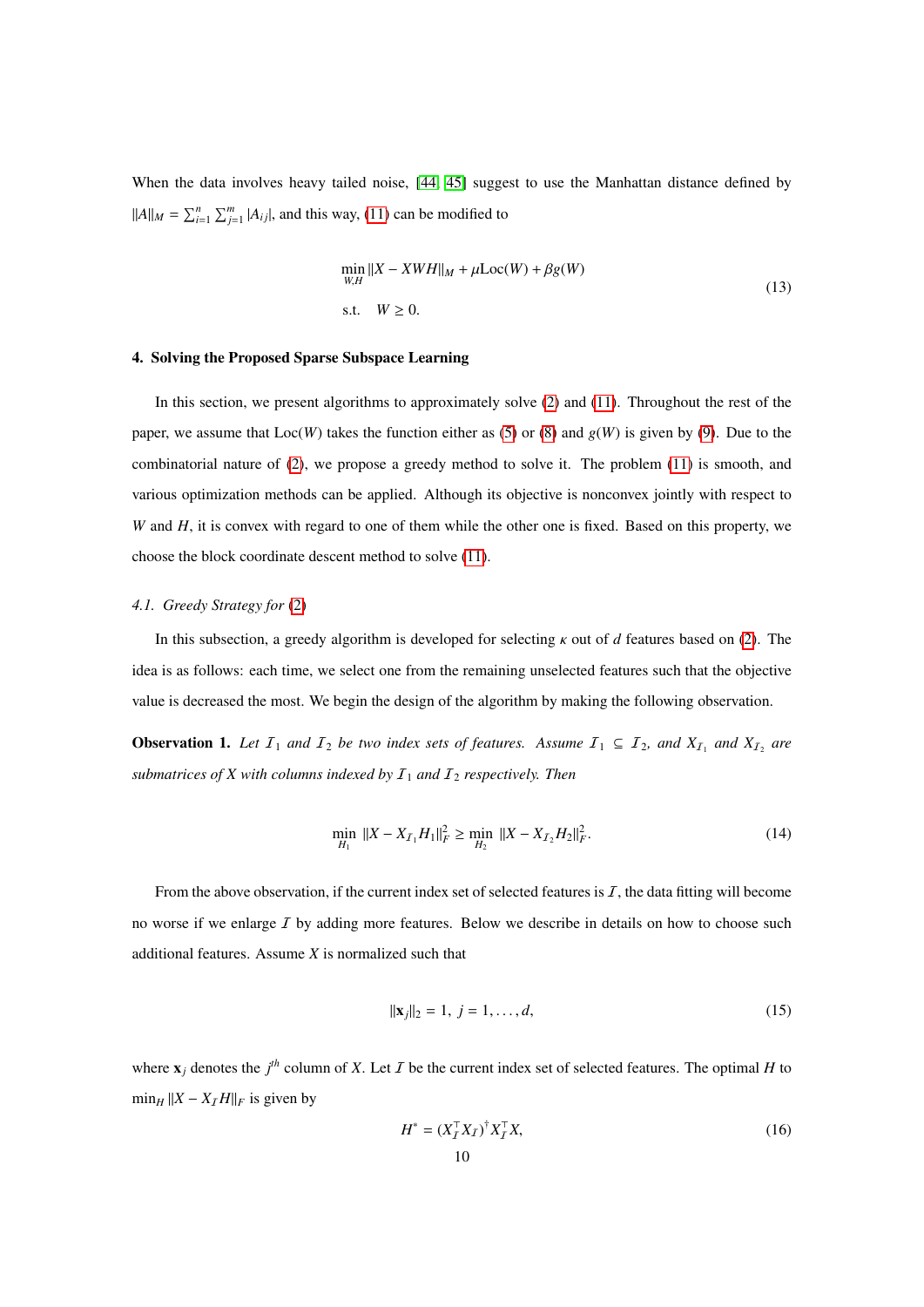where † denotes the Moore-Penrose pseudoinverse of a matrix. Now consider to add one more feature into  $I$ , say the  $j<sup>th</sup>$  one. Then the lowest data fitting error is

$$
\begin{aligned} &\min_{\mathbf{h}} \|X - X_I H^* - \mathbf{x}_j \mathbf{h}\|_F^2 \\ &= \min_{\mathbf{h}} \| \mathbf{h} \|_F^2 - 2 \langle \mathbf{h}, \mathbf{x}_j^\top (X - X_I H^*) \rangle + \| X - X_I H^* \|_F^2 \\ &= - \| \mathbf{x}_j^\top (X - X_I H^*) \|_2^2 + \| X - X_I H^* \|_F^2, \end{aligned}
$$

where the last equality is achieved at  $\mathbf{h} = \mathbf{x}_j^T (X - X_I H^*)$ . Hence, we can choose *j* such that  $||\mathbf{x}_j^T (X - X_I H^*)||_2$ is the largest among all features not in  $I$ .

Carrying out a comparison to  $||\mathbf{x}_j^\top (X - X_I H^*)||_2$ , we find that  $||\mathbf{x}_j^\top (X - X_I H^*)||_1$  can serve better. It turns out that the latter is exactly the correlation between  $\mathbf{x}_j$  and the residual  $X - X_I H^*$ . Denote the correlation between  $\mathbf{x}_i$  and  $X$  as

$$
Cor(\mathbf{x}_i, X) = \sum_{s=1}^d |\mathbf{x}_i^{\top} \mathbf{x}_s|.
$$

As shown in [\[46\]](#page-31-5), if  $Cor(\mathbf{x}_i, X)$  is large, then the columns of *X* can be better linearly represented by  $\mathbf{x}_i$ . To preserve local structure, we need also incorporate  $Loc(W)$ . If the set of selected features is I, then

$$
Loc(W) = Tr(W^{\top} X^{\top} L X W) = \sum_{i \in I} \mathbf{x}_{i}^{\top} L \mathbf{x}_{i}.
$$

Assuming  $L = D - S$ , i.e., using the LPP method in section [3.2.2](#page-6-4) (that is used throughout our tests), we have from [\(15\)](#page-9-1) that

$$
\min_{j \notin \mathcal{I}} \mathbf{x}_j^{\top} L \mathbf{x}_j \Leftrightarrow \max_{j \notin \mathcal{I}} \mathbf{x}_j^{\top} S \mathbf{x}_j.
$$

Therefore, we can enlarge  $\bar{I}$  by adding one more feature index  $j^*$  such that

$$
j^* \in \operatorname*{argmax}_{j \notin I} Cor(\mathbf{x}_j, X - X_I H^*) + \mathbf{x}_j^\top S \mathbf{x}_j,
$$

where  $H^*$  is given in [\(16\)](#page-9-2), and we have set  $\mu = 1$  $\mu = 1$  in [\(2\)](#page-5-0) for simplicity. Algorithm 1 summarizes our greedy method, and for better balancing the correlation and local structure preserving terms, we normalize both of them in the 5th line of Algorithm [1.](#page-11-0)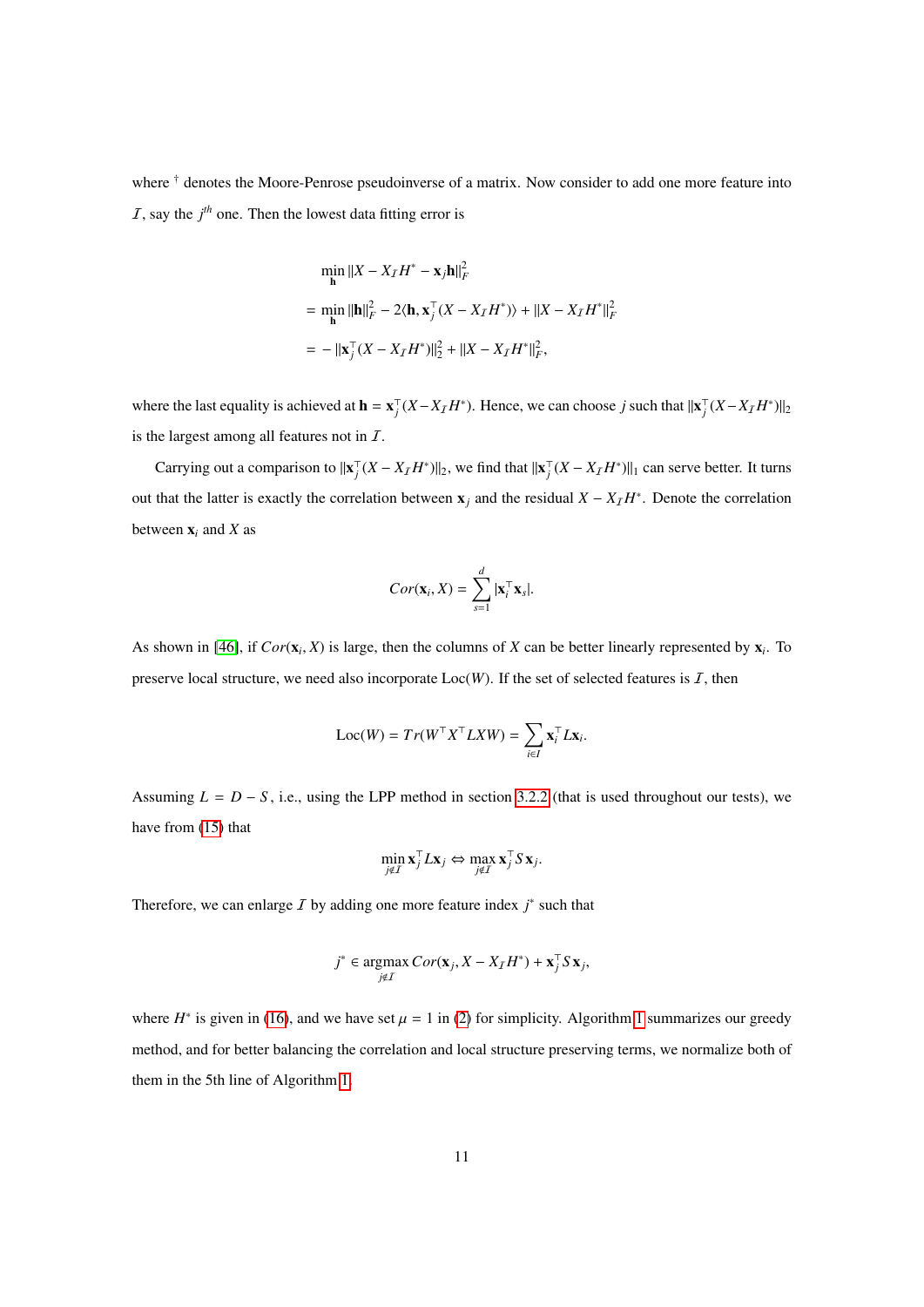# <span id="page-11-0"></span>Algorithm 1 Greedy Locally Preserved Subspace Learning (GLPSL)

1: **Input:** Data matrix  $X \in \mathbb{R}^{n \times d}$ , and the number  $\kappa$  of features to be selected.<br>2. **Output:** Index set of selected features  $\overline{I} \subset I1$  all with  $|I| = \kappa$ 

2: **Output**: Index set of selected features  $\mathcal{I} \subseteq \{1, ..., d\}$  with  $|\mathcal{I}| = \kappa$ .

3: **Initialize** residual  $R = X$ , candidate set  $\Omega = \{1, 2, ..., d\}$ , selected set  $\mathcal{I} = \emptyset$ .

4: **for**  $i = 1$  to  $\kappa$  **do**<br>5:  $i \leftarrow \arg \max_{i \in \mathcal{S}}$ 

5:  $i \leftarrow \arg \max_{i \in \Omega} \frac{Cor(\mathbf{x}_i, R)}{\sum_{j \in \Omega} Cor(\mathbf{x}_j, R)} + \frac{\mathbf{x}_i^T S \mathbf{x}_j}{\sum_{j \in \Omega} \mathbf{x}_j^T}$  $\frac{\mathbf{x}_i S \mathbf{x}_i}{\sum_{j\in\Omega} \mathbf{x}_j^\top S \mathbf{x}_i}$ .

- 6:  $\Omega \leftarrow \Omega \backslash \{i\}$  and  $\overline{\overline{I}} = \overline{I} \cup \{i\}.$
- 7:  $R \leftarrow X X_I (X_I^{\top} X_I)^{\dagger} X_I^{\top} X$ .<br>8: **end for**
- 8: end for

# *4.2. Accelerated block coordinate update method for* [\(11\)](#page-7-0)

In this subsection, we present an alternative method for feature selection based on [\(11\)](#page-7-0). Utilizing biconvexity of the objective, we employ the accelerated block coordinate update (BCU) method proposed in [\[19\]](#page-30-0) to solve [\(11\)](#page-7-0). As explained in [[1](#page-0-0)9], BCU especially fits to solving bi-convex<sup>1</sup> optimization problems like [\(11\)](#page-7-0). It owns low iteration-complexity as shown in section [4.3](#page-14-0) and also guarantees the whole iterate sequence convergence on solving [\(11\)](#page-7-0) as shown in section [4.4.](#page-15-0) The whole iterate sequence convergence is important because otherwise running the algorithm for different numbers of iterations may result in significantly different solutions, which will further affect the clustering or classfication results. Many existing methods such as the multiplicative rule method [\[36\]](#page-30-17) only guarantee nonincreasing monotonicity of the objective values or iterate subsequence convergence, and thus our convergence result is much stronger.

Following the framework of BCU, our algorithm is derived by alternatingly updating *W* and *H*, one at a time while the other one is fixed at its most recent value. Specifically, let

$$
f(W, H) = \frac{1}{2} ||X - XWH||_F^2 + \frac{\mu}{2} Tr(W^\top X^\top L X W),
$$
\n(17)

<span id="page-11-2"></span><span id="page-11-1"></span>
$$
g_{\beta}(W) = \beta ||W||_{2,1}.
$$
 (18)

At the *k*-th iteration, we perform the following updates:

$$
W^{k+1} = \underset{W \ge 0}{\text{argmin}} \langle \nabla_W f(\hat{W}^k, H^k), W - \hat{W}^k \rangle + \frac{L^k_w}{2} ||W - \hat{W}^k||^2_F + g_\beta(W), \tag{19a}
$$

$$
H^{k+1} = \underset{H}{\text{argmin}} f(W^{k+1}, H), \tag{19b}
$$

 $1$ More precisely, in [\[19\]](#page-30-0), BCU is proposed to solve multi-convex optimization problems, which includes bi-convex problems as special cases.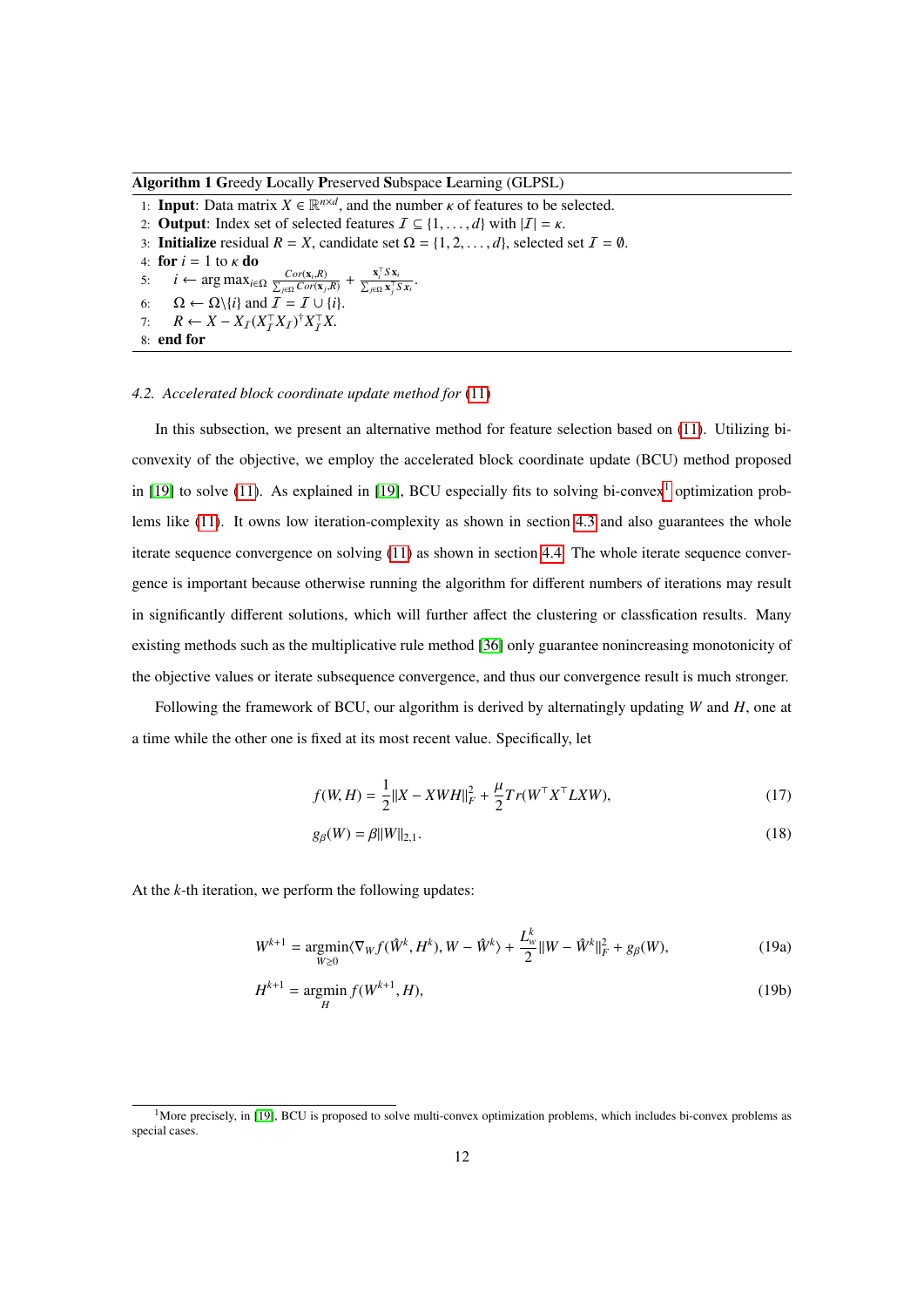where we take  $L_w^k$  as the Lipschitz constant of  $\nabla_W f(W, H^k)$  with respect to *W* and

$$
\hat{W}^k = W^k + \omega_k (W^k - W^{k-1})
$$
\n(20)

is an extrapolated point with weight  $\omega_k \in [0, 1]$ ,  $\forall k$ .

Note that the *H*-subproblem [\(19b\)](#page-11-1) can be simply reduced to a linear equation and has the closed-form solution:

<span id="page-12-1"></span>
$$
H^{k+1} = \left[ (W^{k+1})^\top X^\top X (W^{k+1}) \right]^\dagger (W^{k+1})^\top X^\top X. \tag{21}
$$

If *H* is restricted to be nonnegative, in general, [\(19b\)](#page-11-1) does not exhibit a closed-form solution. In this case, one can update *H* in the same manner as that of *W*, i.e., completing a block proximal-linearization update. In the following, we discuss in details on parameter settings and how to solve *W*-subproblem [\(19a\)](#page-11-2).

## *4.2.1. Parameter settings*

By direct computation, it is not difficult to have

<span id="page-12-2"></span>
$$
\nabla_W f(W, H) = X^\top (XWH - X)H^\top + \mu X^\top L XW.
$$
\n(22)

For any  $\hat{W}$ ,  $\tilde{W}$ , we have

$$
\begin{aligned}\n||\nabla_{W} f(\hat{W}, H) - \nabla_{W} f(\tilde{W}, H)||_{F} \\
= ||X^{\top} (X\hat{W}H - X)H^{\top} + \mu X^{\top} LX\hat{W} - X^{\top} (X\tilde{W}H - X)H^{\top} - \mu X^{\top} LX\tilde{W}||_{F} \\
\leq ||X^{\top} (X\hat{W}H - X)H^{\top} - X^{\top} (X\tilde{W}H - X)H^{\top}||_{F} + ||\mu X^{\top} LX\hat{W} - \mu X^{\top} LX\tilde{W}||_{F} \\
= ||X^{\top} X(\hat{W} - \tilde{W})HH^{\top}||_{F} + \mu ||X^{\top} LX(\hat{W} - \tilde{W})||_{F} \\
\leq \left( ||X^{\top} X||_{2}||HH^{\top}||_{2} + \mu ||X^{\top} LX||_{2} \right) ||\hat{W} - \tilde{W}||_{F},\n\end{aligned}
$$

where  $||A||_2$  denotes the spectral norm and equals the largest singular value of *A*, the first inequality follows from the triangle inequality, and the last inequality is from the fact  $||AB||_F \le ||A||_2 ||B||_F$  for any matrices *A* and *B* of appropriate sizes. Hence,  $||X^{\top}X||_2||HH^{\top}||_2 + \mu||X^{\top}LX||_2$  is a Lipschitz constant of  $\nabla_W f(W, H)$  with respect to *W*, and in [\(19a\)](#page-11-2), we set

<span id="page-12-0"></span>
$$
L_w^k = ||H^k(H^k)^\top||_2||X^\top X||_2 + \mu||X^\top LX||_2.
$$
\n(23)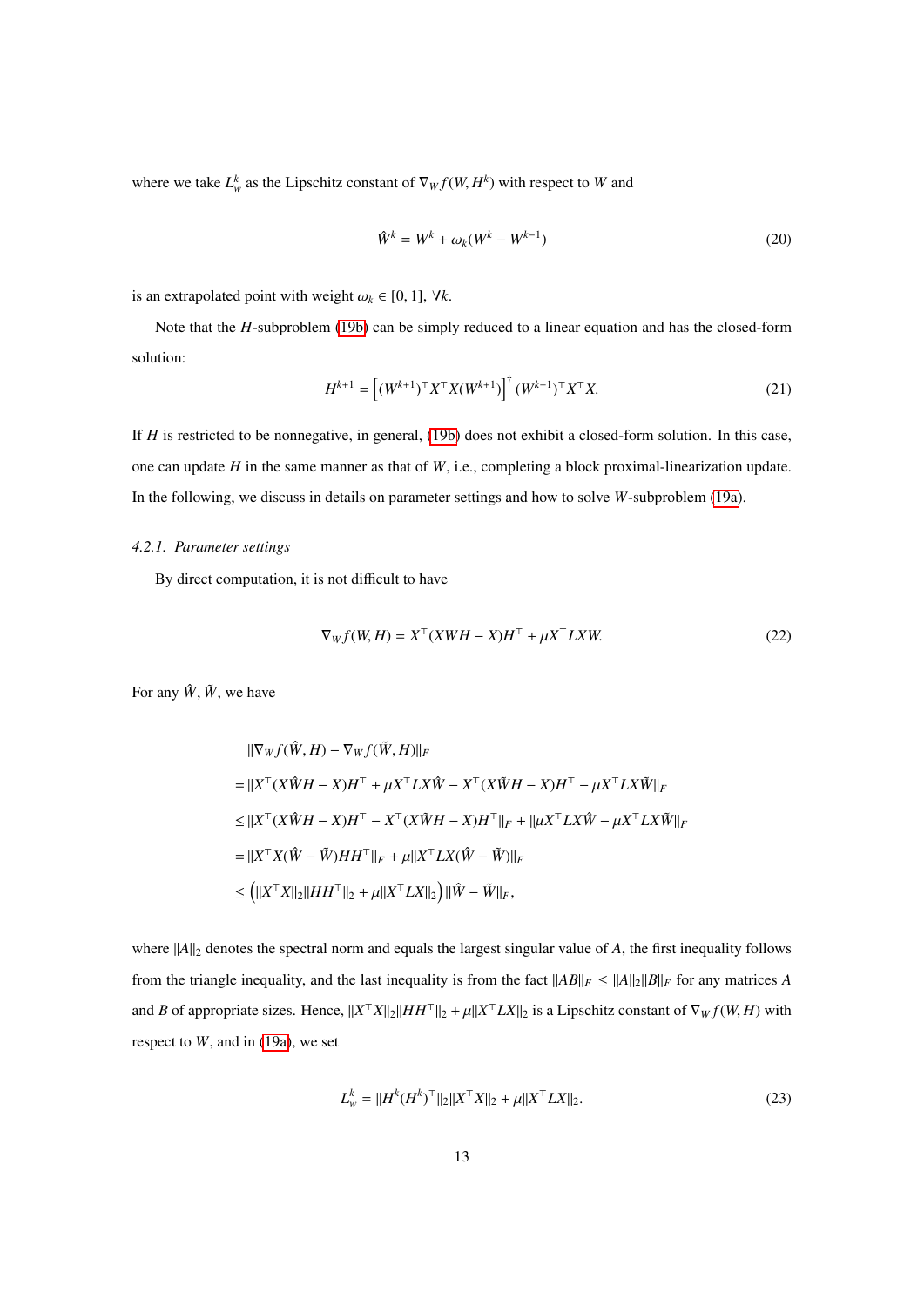As suggested in [\[19\]](#page-30-0), we set the extrapolation weight as

<span id="page-13-0"></span>
$$
\omega_k = \min\left(\hat{\omega}_k, \delta_\omega \sqrt{\frac{L_w^{k-1}}{L_w^k}}\right),\tag{24}
$$

where  $\delta_{\omega} < 1$  is predetermined and  $\hat{\omega}_k = \frac{t_{k-1}-1}{t_k}$  with

$$
t_0 = 1, \quad t_k = \frac{1}{2} \left( 1 + \sqrt{1 + 4t_{k-1}^2} \right)
$$

The weight  $\hat{w}_k$  has been used to accelerate proximal gradient method for convex optimization problem (cf. [\[47\]](#page-31-6)). It is demonstrated in [\[48,](#page-31-7) [49\]](#page-31-8) that the extrapolation weight in [\(24\)](#page-13-0) can significantly accelerate BCU for nonconvex problems.

<span id="page-13-3"></span>**Algorithm 2** Proximal operator for nonnegative group Lasso:  $W = \text{Prox-NGL}(Y, \lambda)$ 

```
for i = 1, \ldots, d do
    Let y be the i^{th} row of Y and I the index set of positive components of y
   Set w to a zero vector
   if ||y_I||_2 > \lambda then
       Let \mathbf{w}_I = (||\mathbf{y}_I||_2 - \lambda) \frac{\mathbf{y}_I}{||\mathbf{y}_I||_2}<br>d if
   end if
    Set the i^{th} row of W to w
end for
```
# *4.2.2. Solution of W-subproblem*

Note that [\(19a\)](#page-11-2) can be equivalently written as

$$
\min_{W\geq 0} \frac{1}{2} \left\| W - \left( \hat{W}^k - \frac{1}{L^k_w} \nabla_W f(\hat{W}^k, H^k) \right) \right\|_F^2 + \frac{1}{L^k_w} g_\beta(W),
$$

which can be decomposed into *d* smaller independent problems, each one involving one row of *W* and coming in the form

<span id="page-13-1"></span>
$$
\min_{\mathbf{x} \ge 0} \frac{1}{2} ||\mathbf{x} - \mathbf{y}||_2^2 + \lambda ||\mathbf{x}||_2.
$$
 (25)

We show that  $(25)$  has a closed-form solution and thus  $(19a)$  can be solved explicitly.

<span id="page-13-2"></span>**Theorem 1.** *Given* **y**, *let*  $I = \{i : y_i > 0\}$  *be the index set of positive components of* **y**. *Then the solution*  $\mathbf{x}^*$ *of* [\(25\)](#page-13-1) *is given as follows*

1. *For any*  $i \notin I$ ,  $x_i^* = 0$ ;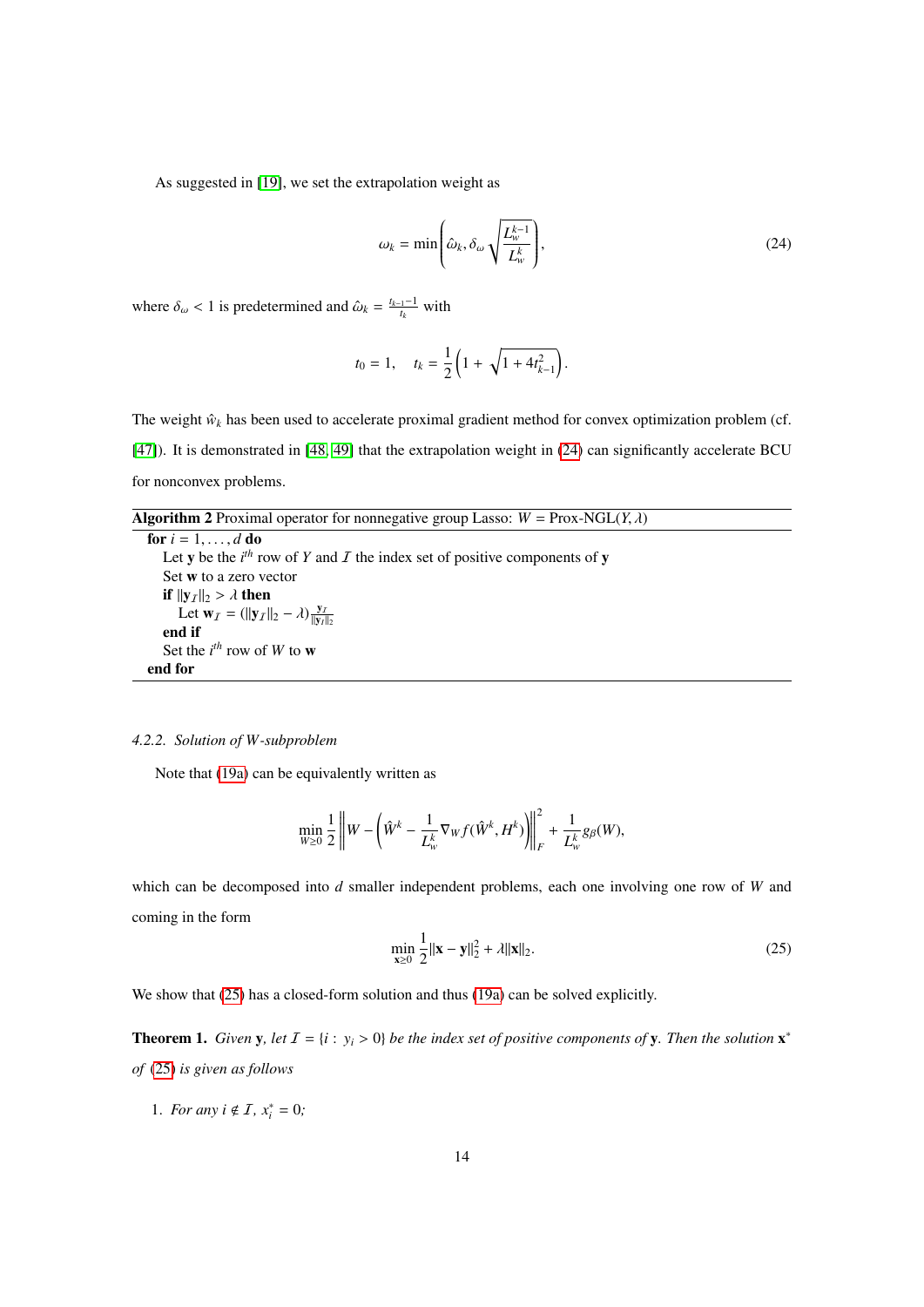2. If  $||\mathbf{y}_I||_2 \le \lambda$ , then  $\mathbf{x}_I^* = 0$ ; otherwise,  $\mathbf{x}_I^* = (||\mathbf{y}_I||_2 - \lambda) \frac{\mathbf{y}_I}{||\mathbf{y}_I||_2}$ .

*Proof.* For  $i \notin I$ , we must have  $x_i^* = 0$  because if  $x_i^* > 0$ , setting the *i*<sup>th</sup> component to *zero* and keeping all others unchanged will simultaneously decrease  $(x_i - y_i)^2$  and  $||\mathbf{x}||_2$ . Hence, we can reduce [\(25\)](#page-13-1) to the following form

<span id="page-14-1"></span>
$$
\min_{\mathbf{x}_I \ge 0} \frac{1}{2} ||\mathbf{x}_I - \mathbf{y}_I||_2^2 + \lambda ||\mathbf{x}_I||_2.
$$
 (26)

Without nonnegativity constraint on  $x_7$ , the minimizer of [\(26\)](#page-14-1) is given by item 2 of Theorem [1](#page-13-2) (for example, see [\[50\]](#page-31-9)). Note that the given  $\mathbf{x}_I^*$  is nonnegative. Hence, it solves [\(26\)](#page-14-1), and this completes the proof.  $\Box$ 

The above proof gives a way to find the solution of [\(25\)](#page-13-1). Using this method, we can explicitly form the solution of [\(19a\)](#page-11-2) by the subroutine Prox-NGL in Algorithm [2,](#page-13-3) where  $Y \in \mathbb{R}^{d \times K}$  and  $\lambda > 0$  are inputs, and *W* is the output. Arranging the above discusstion together, we have the pseudocode in Algorithm [3](#page-14-2) for solving [\(11\)](#page-7-0).

<span id="page-14-2"></span>Algorithm 3 Global and Local Structure Preserving Sparse Subspace Learning (GLoSS)

1: **Input:** Data matrix  $X \in \mathbb{R}^{n \times d}$ , the number of selected features  $\kappa$  and parameter  $\beta, \mu$ .<br>2. **Output:** Index set of selected features  $T \subseteq 11$  dl with  $|T| = \kappa$ 2: **Output:** Index set of selected features  $\mathcal{I} \subseteq \{1, ..., d\}$  with  $|\mathcal{I}| = \kappa$ 3: **Initialize**  $W^0 \in \mathbb{R}^{d \times K}$ ,  $H^0 \in \mathbb{R}^{K \times d}$ , choose a positive number  $\delta_\omega < 1$ ; set  $k = 1$ . 4: while Not convergent do 5: Compute  $L_w^k$  and  $\omega_k$  according to [\(23\)](#page-12-0) and [\(24\)](#page-13-0) respectively.<br>6: Let  $\hat{W}^k - W^k + \omega_k (W^k - W^{k-1})$ 6: Let  $\hat{W}^k = \hat{W}^k + \omega_k (W^k - W^{k-1}).$ <br>7. Lindate  $W^{k+1} \leftarrow \text{Prov-NGI } (\hat{W}^k)$ 7: Update  $W^{k+1}$  ← Prox-NGL( $\hat{W}^k - \frac{1}{L^k}$  $\frac{1}{L^k_w} \nabla_W f(\hat{W}^k, H^k), \frac{\beta}{L^k_w}$ ). 8: Update  $H^{k+1} \leftarrow (21)$  $H^{k+1} \leftarrow (21)$ .<br> **a: if**  $F(W^{k+1} | H^{k+1}) > F$ 9: **if**  $F(W^{k+1}, H^{k+1}) \ge F(W^k, H^k)$  then<br>
0: Set  $\hat{W}^k - W^k$ 10: Set  $\hat{W}^k = W^k$ . 11: else 12: Let  $k \leftarrow k + 1$ . 13: end if 14: end while 15: Normalize each column of *W*. 16: Sort  $||W_i||_2$ ,  $i = 1, ..., d$  and select features corresponding to the  $\kappa$  largest ones.

#### <span id="page-14-0"></span>*4.3. Complexity Analysis*

In this section, we count the flops per iteration of Algorithm [3.](#page-14-2) Our analysis is for general case, namely, we do not assume any structure of *X*. Note that if *X* is sparse, the computational complexity will be lower. The main cost of our algorithm is in the update of *W* and *H*, i.e., the 7*th* and 8*th* lines in Algorithm [3.](#page-14-2) For updating *W*, the major cost is in the computation of  $\nabla_W f(W, H)$ . Assume the dimension of subspace  $K < \min(d, n)$ . Then from [\(22\)](#page-12-2), we can obtain the partial gradient by first computing *XW*, *HH*<sup>T</sup> and *XH*<sup>T</sup>,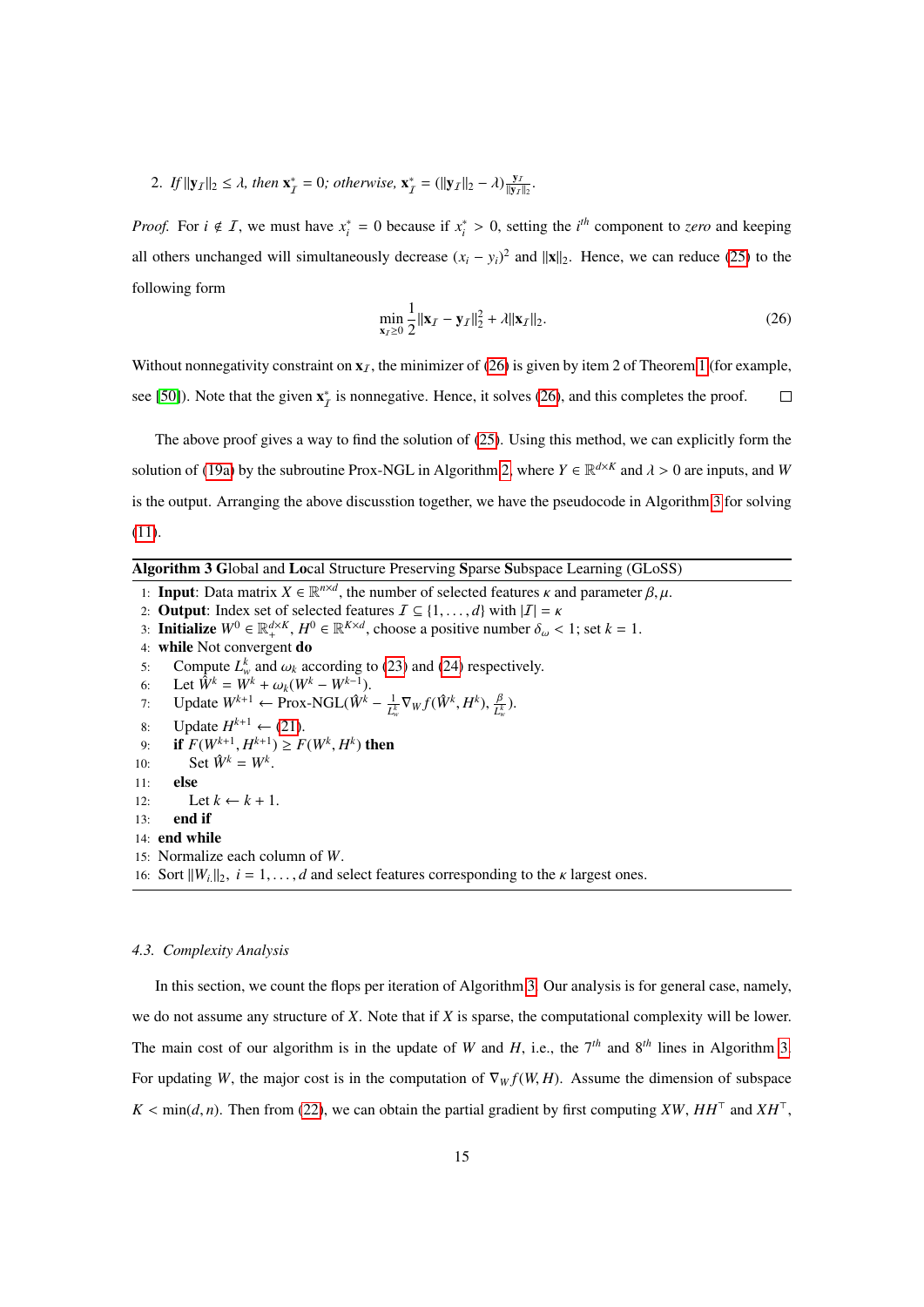then  $XW(HH<sup>T</sup>)$  and  $\mu L(XW)$ , and finally left multiplying  $X<sup>T</sup>$  to  $XW(HH<sup>T</sup>) - XH<sup>T</sup> + \mu L(XW)$ . This way, it takes about  $3ndK + dK^2 + nK^2 + n^2K$  flops. To update *H* by [\(21\)](#page-12-1), we can use the same trick and obtain *H* in about  $2ndK + nK^2 + dK^2 + K^3$  flops. Note that with *XW* and *LXW* pre-computed, the objective value required in 9*th* line can be easily obtained in about *nd* flops. Therefore, we have the per-iteration computational complexity of order  $O(ndK + n^2K)$  since  $K < min(d, n)$ , and if  $K = O(1)$ , then the algorithm is scalable to data size.

## <span id="page-15-0"></span>*4.4. Convergence analysis*

In this section, we analyze the convergence of Algorithm GLoSS. Let us denote

$$
t_{+}(W) = \begin{cases} 0, & \text{if } W \ge 0, \\ +\infty, & \text{otherwise} \end{cases}
$$

to be the indicator function of the nonnegative quadrant. Also, let us denote

$$
F(W, H) = f(W, H) + g_{\beta}(W) + \iota_{+}(W).
$$

Then the problem [\(11\)](#page-7-0) is equivalent to

$$
\min_{W,H} F(W, H),
$$

and the first-order optimality condition is  $0 \in \partial F(W, H)$ . Here,  $\partial F$  denotes the subdifferential of *F* (see [\[51\]](#page-31-10) for example) and equals ∇*F* if *F* is differentiable and a set otherwise. By Proposition 2.1 of [\[52\]](#page-31-11),  $0 \in \partial F(W, H)$  is equivalent to

$$
0 \in \partial_W F(W, H)
$$
, and  $0 = \nabla_H F(W, H)$ 

<span id="page-15-1"></span>namely,

$$
0 \in \nabla_W f(W, H) + \partial g_\beta(W) + \partial u_+(W),\tag{27a}
$$

$$
0 = \nabla_H f(W, H). \tag{27b}
$$

We call  $(W, H)$  a critical point of  $(11)$  if it satisfies  $(27)$ .

In the following, we first establish a subsequence convergence result, stating that any limit point of the iterates is a critical point. Assuming existence of a full rank limit point, we further show that the whole iterate sequence converges to a critical point. The proofs of both results involve many technical details and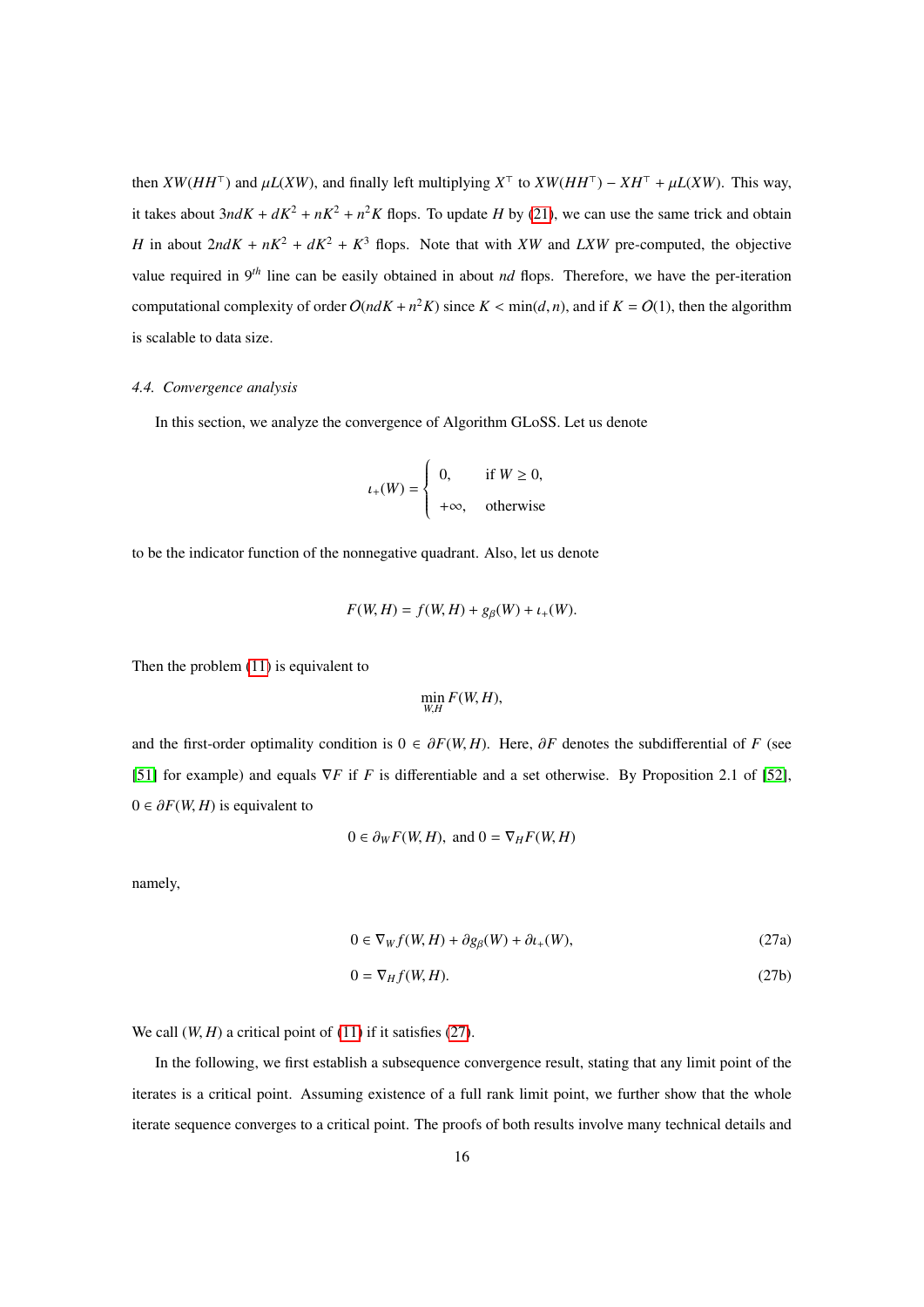thus are deferred to the appendix for the readers' convenience.

<span id="page-16-2"></span>**Theorem 2** (Iterate subsequence convergence). Let  $\{(W^k, H^k)\}_{k=1}^{\infty}$  be the sequence generated from Algo*rithm* [3.](#page-14-2) Any finite limit point of  $\{(W^k, H^k)\}_{k=1}^{\infty}$  is a critical point of [\(11\)](#page-7-0).

Due to the coercivity of  $g(W)$  and the nonincreasing monotonicity of the objective value,  $\{W^k\}$  must be bounded. However, in general, we cannot guarantee the boundedness of {*H k* } because *XW<sup>k</sup>* may be rankdegenerate (i.e., not full rank). As shown in the next theorem, if we have rank-nondegeneracy of *XW<sup>k</sup>* in the limit, a stronger convergence result can be established. The nondegeneracy assumption is similar to that assumed in [\[53,](#page-31-12) section 7.3.2] and [\[54\]](#page-31-13) for (higher-order) orthogonal iteration methods.

<span id="page-16-3"></span>**Theorem 3** (Whole iterate sequence convergence). Let  $\{(W^k, H^k)\}_{k=1}^{\infty}$  be the sequence generated from *Algorithm* [3.](#page-14-2) If there is a finite limit point  $(\bar{W}, \bar{H})$  such that  $X\bar{W}$  is full-rank, then the whole sequence  $\{(W^k, H^k)\}_{k=1}^{\infty}$  *must converge to*  $(\bar{W}, \bar{H})$ *.* 

# <span id="page-16-0"></span>5. Experimental Studies

In this section, the proposed methods GLPSL (Algorithm [1\)](#page-11-0) and GLoSS (Algorithm [3\)](#page-14-2) are tested on six benchmark datasets and compared to one widely used subspace learning method PCA and seven state-ofthe-art unsupervised feature selection methods.

## *5.1. Datasets*

The six benchmark datasets we use come from different areas, and their characteristics are listed in Table [2.](#page-16-1) Yale64, WarpPIE, Orl64 and Orlraws<sup>[2](#page-0-0)</sup> are face images, each sample of the datasets representing a face image. Usps<sup>3</sup> is a handwritten digit dataset that contains 9,298 handwritten digit images. Isolet<sup>3</sup> is a speech signal dataset containing 30 speakers' speech signal of alphabet twice. All datasets are normalized such that the vector corresponding to each feature has unit  $\ell_2$ -norm.

<span id="page-16-1"></span>

| Table 2: The datasets detail |            |                |               |  |  |  |  |
|------------------------------|------------|----------------|---------------|--|--|--|--|
| # Instances                  | # Features | <b>Classes</b> | Type of Data  |  |  |  |  |
| 165                          | 4096       | 15             | Face image    |  |  |  |  |
| 210                          | 2420       | 10             | Face image    |  |  |  |  |
| 400                          | 4096       | 50             | Face image    |  |  |  |  |
| 100                          | 10304      | 10             | Face image    |  |  |  |  |
| 9298                         | 256        | 10             | Digit image   |  |  |  |  |
| 1560                         | 617        | 26             | Speech signal |  |  |  |  |
|                              |            |                |               |  |  |  |  |

<sup>2</sup>http://featureselection.asu.edu/datasets.php

<sup>3</sup>http://www.cad.zju.edu.cn/home/dengcai/Data/data.html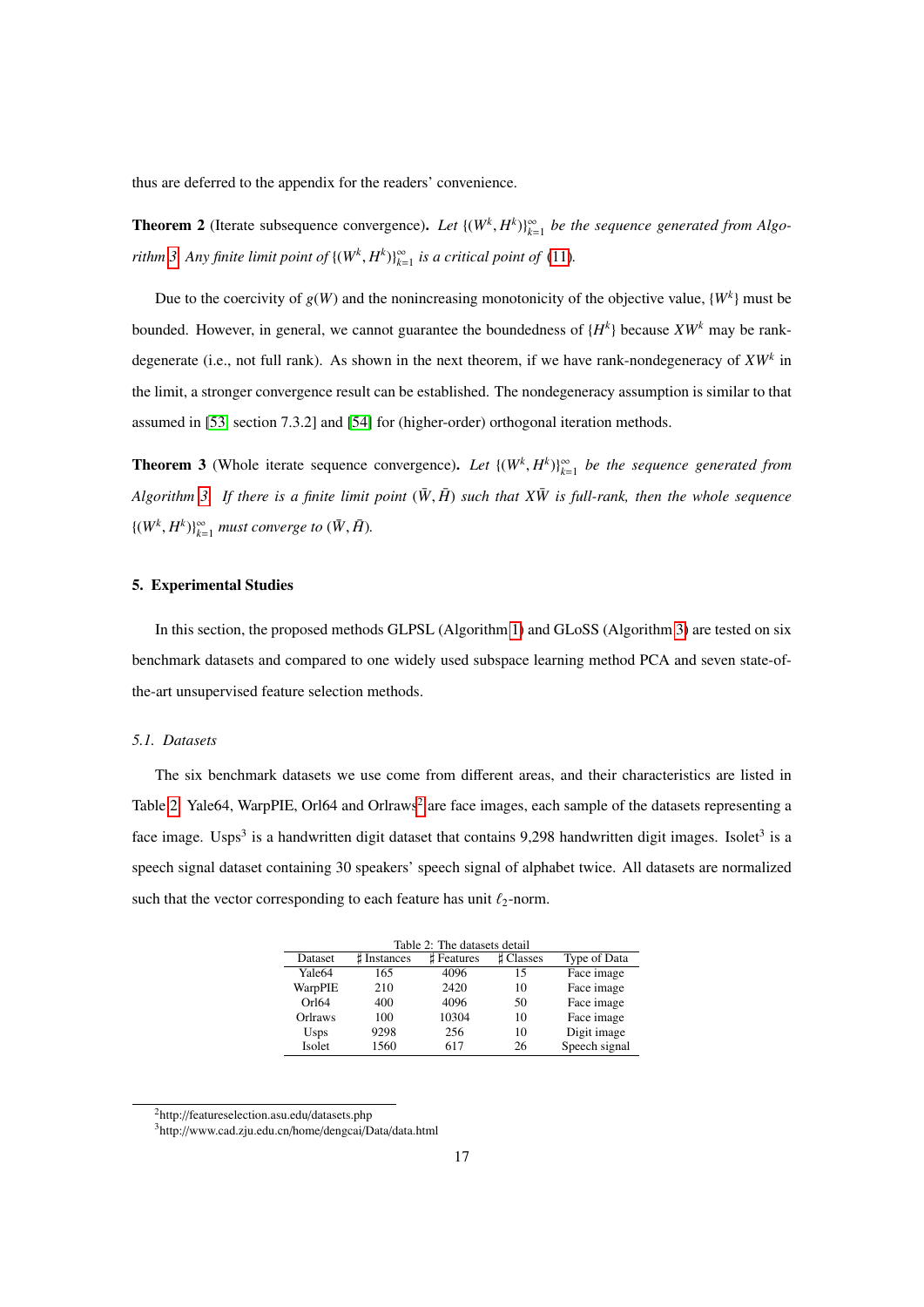#### *5.2. Experimental Settings*

Our algorithms are compared to the following methods:

- 1. *PCA*: Principal component analysis (PCA) [\[7\]](#page-29-6) is an unsupervised subspace learning method that maximizes global structure information of the data in the principal space.
- 2. *LS*: Laplacian score (LS) method [\[24\]](#page-30-5) uses the Laplacian score to evaluate effectiveness of the features. It selects the features individually that retain the samples' local similarity specified by a similarity matrix.
- 3. *MCFS*: Multi-cluster feature selection (MCFS) [\[13\]](#page-29-12) is a two-step method, and it formulates the feature selection process as a spectral information regression problem with  $\ell_1$ -norm regularization term.
- 4. *UDFS*: Unsupervised discriminative feature selection (UDFS) method [\[55\]](#page-31-14) combines the data's local discriminative property and the  $\ell_{2,1}$ -norm sparse constraint in one convex model to select the features which have the highest power of local discriminative property.
- 5. *RSR*: Regularized self-representation (RSR) feature selection method [\[56\]](#page-31-15) uses the  $\ell_{2,1}$ -norm to measure the fitting error and also  $\ell_{2,1}$ -norm to promote sparsity. Specifically, it solves the following problem:

$$
\min_{W} ||X - XW||_{2,1} + \beta ||W||_{2,1}.
$$

- 6. *NDFS*: Nonnegative Discriminative Feature Selection (NDFS) method [\[15\]](#page-29-14) utilizes the nonnegative spectral analysis with  $\ell_{2,1}$ -norm regularization term.
- 7. *GLSPFS*: Global and local structure preservation for feature selection (GLSPFS) method [\[18\]](#page-29-17) uses both global and local similarity structure to model the feature selection problem. It solves the following problem:

$$
\min_{W} ||V - XW||_{F}^{2} + \mu Tr(W^{\top} X^{\top} L X W) + \beta ||W||_{2,1}
$$

8. *MFFS*: Matrix factorization feature selection (MFFS) method [\[16\]](#page-29-15) is similar to ours. It performs the subspace learning and feature selection process simultaneously by enforcing a nonnegative orthogonal transformation matrix *W*. This solves the following problem:

$$
\min_{W,H} \frac{1}{2} ||X - XWH||_F^2
$$
  
s.t.  $W \ge 0, H \ge 0, W^{\top}W = I.$  (28)

There are some parameters we need to set in advance. The dimension of the subspace is fixed to  $K = 100$ for GLoSS method, and the number of selected features  $\kappa$  is taken from {20, 30, 40, 50, 60, 70, 80, 90, 100}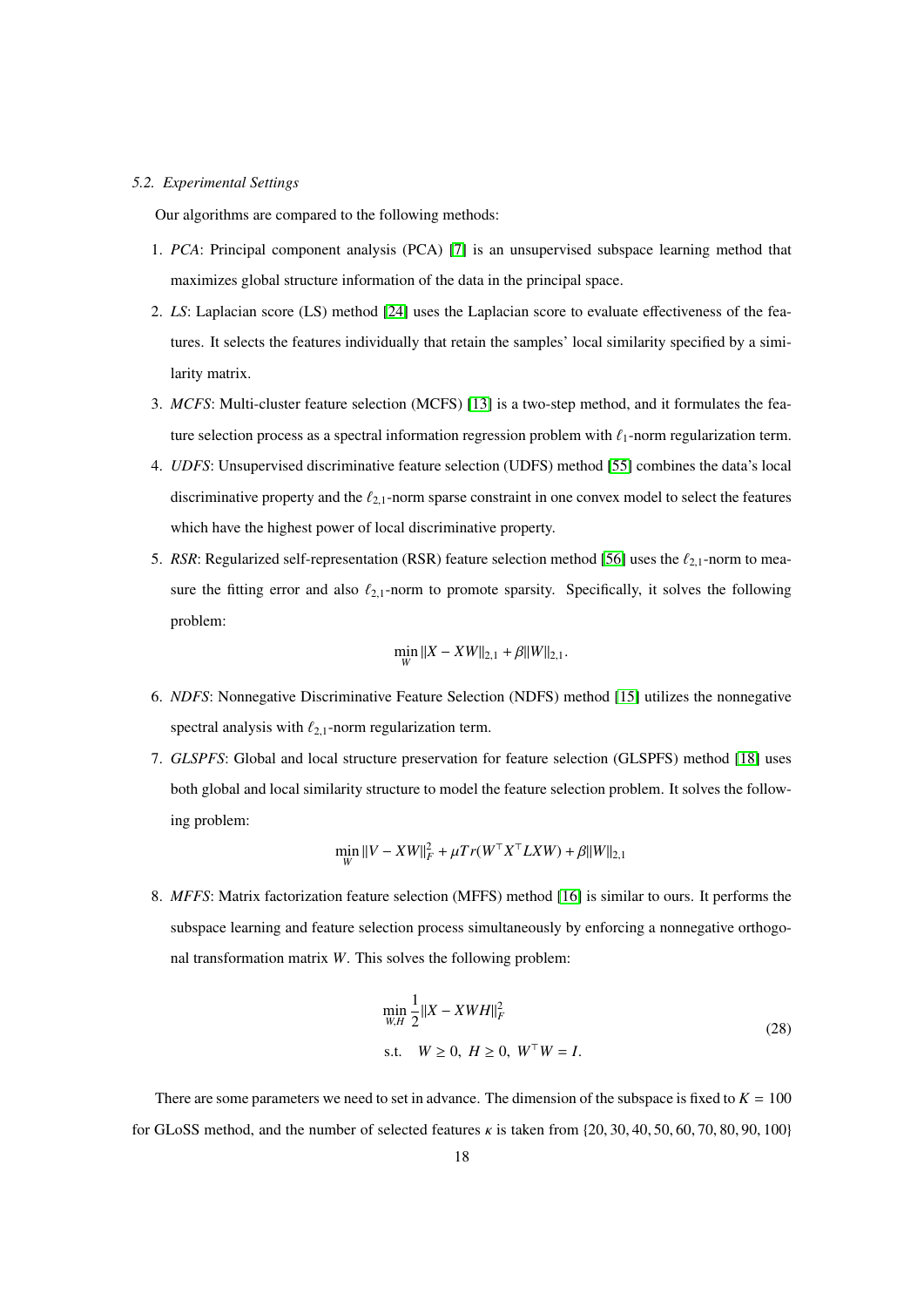for all datasets. We use the LPP method in section [3.2.2](#page-6-4) to preserve local structure of the data in GLSPFS, NDFS, GLPSL and GLoSS because both MCFS and LS use the LPP Laplacian graph, and we set the number of nearest neighbors to *m* = 5 for LS, MCFS, UDFS, GLSPFS, NDFS, GLPSL and GLoSS. The parameter *m* is required by LS, MCFS, GLSPFS, NDFS, GLPSL and GLoSS to build a similarity matrix and UDFS to build the local total scatter and between-class scatter matrices. For simplicity, the parameter of local structure preserving term is fixed to  $\mu = 1$  in GLSPFS and GLoSS for all the tests in Sections [5.3.1](#page-19-0) and [5.3.2.](#page-19-1) We study the sensitivity of GLoSS to  $\mu$  in Section [5.3.3.](#page-20-0) The sparsity parameter for UDFS, RSR, GLSPFS, NDFS and GLoSS is tuned from {0.01, <sup>0</sup>.1, <sup>1</sup>, <sup>10</sup>, <sup>40</sup>, <sup>70</sup>, <sup>100</sup>}. After completing the feature selection process, we use the *K*-means algorithm to cluster the samples using the selected features. The number of iterations of UDFS, GLSPFS, NDFS, MFFS, and GLoSS are set to 30. Because the performance of *K*-means depends on the initial point, we run it 20 times with different random starting points and report the average value.

The compared algorithms are evaluated based on their clustering results. For each sample of all datasets, we set its class number as the cluster number. To measure the clustering performance, we use clustering accuracy (ACC) and normalized mutual information (NMI), which are defined below. Let  $p_i$  and  $q_i$  be the predicted and true labels of the *i*<sup>−th</sup> sample, respectively. The ACC is computed as

$$
ACC = \frac{\sum_{i=1}^{n} \delta(q_i, map(p_i))}{n},
$$
\n(29)

where  $\delta(a, b) = 1$  if  $a = b$  and  $\delta(a, b) = 0$  otherwise, and  $map(\cdot)$  is a permutation mapping that maps each predicted label to the equivalent true label. We use the Kuhn-Munkres algorithm [\[57\]](#page-31-16) to realize such a mapping. High value of ACC indicates the predicted labels are close to the true ones, and thus the higher ACC is, the better the clustering result is. The NMI is used to measure the similarity of two clustering results. For two label vectors *P* and *Q*, it is defined as

$$
NMI(P,Q) = \frac{I(P,Q)}{\sqrt{H(P)H(Q)}},
$$
\n(30)

where  $I(P, Q)$  is the mutual information of *P* and *Q*,  $H(P)$  and  $H(Q)$  are the entropies of *P* and *Q* [\[58\]](#page-31-17). In our experiments, *P* contains the clustering labels using the selected features and *Q* the true labels of samples in the dataset. Higher value of  $NMI(P, Q)$  implies that *P* better predicts  $Q$ .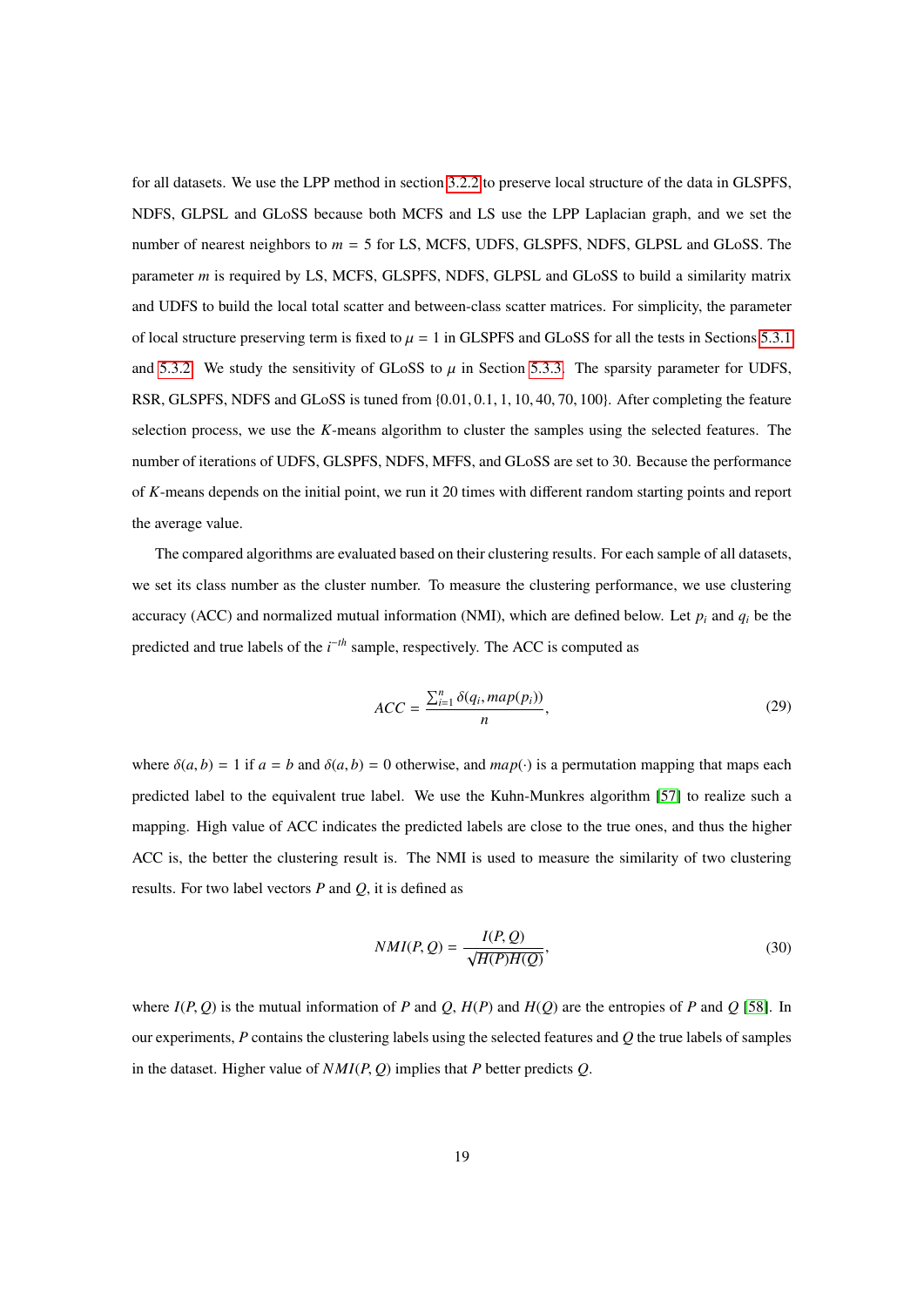#### *5.3. Experimental results*

In this subsection, we report the results of all tested methods. In addition, we study the sensitivity of the parameters present in [\(11\)](#page-7-0).

#### <span id="page-19-0"></span>*5.3.1. Performance comparison*

In Tables [3](#page-19-2) and [4,](#page-20-1) we present the ACC and NMI values produced by different methods. For each method, we vary the number of selected features among {20, <sup>30</sup>, <sup>40</sup>, . . . , <sup>100</sup>} and report the best result. From the tables, we see that GLoSS performs the best among all the compared methods except for Yale64 and WarpPIE in Table [3](#page-19-2) and Yale64 and Orl64 in Table [4,](#page-20-1) for each of which GLoSS is the second best. In addition, we see that the greedy method GLPSL performs reasonably well in many cases but can be very bad in some cases such as Usps in both Tables, and this justifies our reason to relax [\(2\)](#page-5-0) and develop GLoSS method. Finally, we see that GLoSS outperforms MFFS for all datasets, and this is possibly due to the local structure preserving term used in GLoSS.

Table 3: Clustering results (ACC% ± std%) of different feature selection algorithms on different datasets. The best results are highlighted in bold and the second best results are underlined. (The higher ACC is, the better the result is.)

<span id="page-19-2"></span>

| Dateset       | Isolet           | Yale64           | Orl <sub>64</sub> | WarpPIE          | <b>Usps</b>      | Orlraw           |
|---------------|------------------|------------------|-------------------|------------------|------------------|------------------|
| <b>PCA</b>    | $47.90 \pm 2.97$ | $32.79 \pm 3.22$ | $33.75 \pm 1.58$  | $39.95 + 4.37$   | $59.90 \pm 3.89$ | $48.20 \pm 3.68$ |
| LS.           | $55.14 \pm 3.15$ | $41.25 \pm 3.28$ | $41.75 \pm 1.71$  | $32.33 \pm 1.03$ | $59.79 \pm 2.72$ | $66.12 \pm 6.82$ |
| <b>MCFS</b>   | $54.95 + 3.28$   | $44.88 \pm 3.72$ | $50.75 \pm 1.25$  | $50.38 + 2.25$   | $66.55 \pm 3.11$ | $77.43 \pm 7.15$ |
| <b>UDES</b>   | $29.60 \pm 2.73$ | $38.21 \pm 3.02$ | $40.78 \pm 1.03$  | $55.57 + 2.92$   | $50.59 \pm 1.97$ | $65.32 \pm 6.18$ |
| <b>RSR</b>    | $49.88 + 3.75$   | $45.48 \pm 3.34$ | $53.24 \pm 1.83$  | $37.52 + 2.23$   | $62.54 \pm 2.34$ | $72.54 \pm 6.52$ |
| <b>NDFS</b>   | $54.33 + 3.73$   | $45.79 \pm 3.81$ | $49.85 \pm 1.69$  | $34.10 \pm 3.81$ | $63.32 + 3.35$   | $67.80 \pm 6.48$ |
| <b>GLSPES</b> | $54.09 + 3.22$   | $50.84 \pm 5.34$ | $53.63 \pm 2.62$  | $45.94 \pm 2.38$ | $64.65 \pm 3.69$ | $78.00 \pm 7.47$ |
| <b>MFFS</b>   | $55.39 \pm 3.32$ | $49.09 \pm 3.64$ | $50.19 \pm 1.64$  | $36.57 \pm 2.32$ | $63.30 \pm 3.36$ | $73.55 \pm 7.68$ |
| GLPSL         | $49.05 \pm 3.02$ | $53.97 \pm 3.45$ | $41.72 \pm 1.05$  | $47.52 \pm 1.87$ | $51.91 \pm 2.18$ | $72.16 \pm 7.03$ |
| <b>GLoSS</b>  | $62.45 \pm 3.58$ | $53.45 \pm 3.88$ | $54.27 \pm 1.87$  | $52.76 \pm 2.12$ | $67.24 \pm 3.27$ | $79.37 + 7.34$   |

# <span id="page-19-1"></span>*5.3.2. Compare the performance with all features*

To illustrate the effect of feature selection to clustering, we compare the clustering results using all features and selected features given by different methods. Figure [1](#page-20-2) plots the ACC value and Figure [2](#page-21-1) the NMI value with respect to the number of selected features. The baseline corresponds to the results using all features. From the figures, we see that in most cases, the proposed GLoSS method gives the best results, and selecting reasonably many features (but far less than the total number of features), it can give comparable and even better clustering results than those by using all features. Hence, the feature selection eliminates the redundancy of the data for clustering purpose. In addition, note that using fewer features can save the clustering time of the *K*-means method, and thus feature selection can improve both clustering accuracy and efficiency.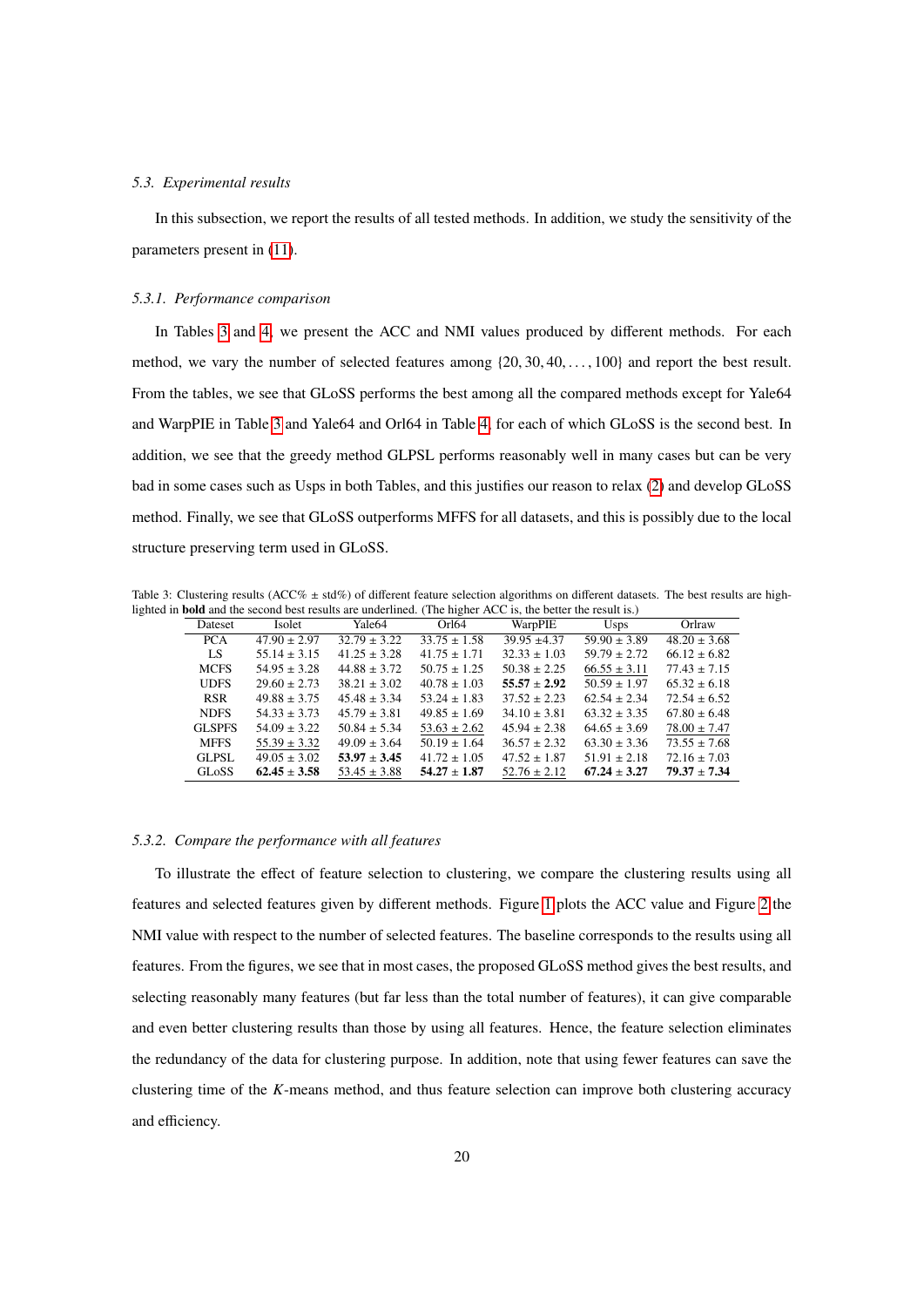<span id="page-20-1"></span>Table 4: Clustering results (NMI%  $\pm$  std%) of different feature selection algorithms on different datasets. The best results are highlighted in **bold** and the second best results are underlined. (The higher NMI, the better result is.)

| $56.08 \pm 1.54$<br>$57.30 \pm 3.93$<br>PCA<br>$61.48 \pm 1.20$<br>$41.43 \pm 2.72$<br>$58.57 \pm 0.86$<br>$42.83 \pm 3.82$<br>LS.<br>$56.62\pm0.95$<br>$69.73 \pm 1.43$<br>$46.88 \pm 2.07$<br>$62.61 \pm 1.53$<br>$30.06 \pm 2.89$<br>$73.38 \pm 3.12$<br><b>MCFS</b><br>$69.82 \pm 1.37$<br>$53.70 \pm 1.58$<br>$69.33 \pm 1.62$<br>$54.37 \pm 4.95$<br>$61.01 \pm 0.92$<br>$83.91 \pm 3.53$<br><b>UDFS</b><br>$44.98 \pm 1.02$<br>$47.40 \pm 1.64$<br>$62.38 \pm 1.41$<br>$54.55 \pm 4.38$<br>$41.31 \pm 1.21$<br>$68.78 \pm 3.45$<br><b>RSR</b><br>$63.47 \pm 1.10$<br>$56.08 \pm 1.43$<br>$72.33 \pm 1.75$<br>$41.81 \pm 3.75$<br>$55.32 \pm 1.52$<br>$83.96 \pm 4.35$<br>$78.81 \pm 3.99$<br><b>NDFS</b><br>$70.05 \pm 2.00$<br>$54.67 \pm 2.35$<br>$70.42 \pm 1.14$<br>$28.16 \pm 4.45$<br>$58.78 \pm 0.99$<br><b>GLSPFS</b><br>$68.80 \pm 1.07$<br>$56.18 \pm 3.40$<br>$73.05 \pm 1.52$<br>$52.23 \pm 4.42$<br>$60.33 \pm 1.65$<br>$82.99 \pm 4.73$<br><b>MFFS</b><br>$56.17 \pm 4.47$<br>$70.65 \pm 1.25$<br>$40.95 \pm 3.39$<br>$59.11 \pm 0.76$<br>$81.09 \pm 4.12$<br>$72.64 \pm 1.73$<br>$65.41 \pm 1.23$<br>$61.39 \pm 1.72$<br>$40.98 \pm 0.87$<br><b>GLPSL</b><br>$64.76 \pm 1.50$<br>$53.33 \pm 3.89$<br>$72.97 \pm 3.37$<br><b>GLoSS</b><br>$74.28 \pm 1.25$<br>$61.29 \pm 1.25$<br>$58.87 \pm 1.65$<br>$73.02 \pm 2.02$<br>$55.76 \pm 4.56$<br>$85.65 \pm 4.15$<br>PCA<br>$-PC$<br>LS.<br>$\bullet$ -LS<br>MCFS<br>o٠<br>$-MCFS$<br><b>LIDES</b><br><b>MILLIDES</b><br>a.<br>$\blacksquare$<br>· RSR<br>0.8<br>$-$ MFFS<br><b>MFFS</b><br>NDFS<br>NDES.<br>GLSPES<br><b>GLSPE</b><br>(ACG)<br>(ACC)<br>Baselin<br>(ACC)<br>- GLPSL<br><b>GLPSL</b><br>- PSSI<br>pssi<br>0.6<br>Clustering accuracy<br>Clustering accuracy<br>Agenco<br>Clustering<br>o.<br>ö.<br>50 60 70<br>Number of the selected features<br>100<br>Number of the selected features<br>(b) Yale64<br>Number of the selected features<br>(C) OrI64<br>(a) Isolet<br>$-PCA$<br>$\bullet$ -LS<br>0.9<br><b>MCFS</b><br><b>X</b> UDFS<br><b>RSR</b><br>- MFFS<br>0.8<br>01<br><b>NDES</b><br>GLSPF:<br>$\alpha$<br>$\sum_{n=1}^{\infty}$<br>Raselin<br>(ACC)<br>(ACC)<br><b>GLPSL</b><br>0.6<br>eccuracy<br>Clustering accuracy<br>Acence<br>Clustering a<br>ustering<br>$-PCA$<br><b>O-</b> LS<br><b>MCFS</b><br>0.3<br>$\mathbf{x}$ UDFS<br>$\blacksquare$ RSR<br>$H$ MFFS<br>0.2<br>NDES<br><b>GLSPF</b> | Dateset | Isolet | Yale <sub>64</sub> | Orl <sub>64</sub> | WarpPIE | <b>Usps</b> | Orlraw |                                                                                                                                                  |
|------------------------------------------------------------------------------------------------------------------------------------------------------------------------------------------------------------------------------------------------------------------------------------------------------------------------------------------------------------------------------------------------------------------------------------------------------------------------------------------------------------------------------------------------------------------------------------------------------------------------------------------------------------------------------------------------------------------------------------------------------------------------------------------------------------------------------------------------------------------------------------------------------------------------------------------------------------------------------------------------------------------------------------------------------------------------------------------------------------------------------------------------------------------------------------------------------------------------------------------------------------------------------------------------------------------------------------------------------------------------------------------------------------------------------------------------------------------------------------------------------------------------------------------------------------------------------------------------------------------------------------------------------------------------------------------------------------------------------------------------------------------------------------------------------------------------------------------------------------------------------------------------------------------------------------------------------------------------------------------------------------------------------------------------------------------------------------------------------------------------------------------------------------------------------------------------------------------------------------------------------------------------------------------------------------------------------------------------------------------------------------------------|---------|--------|--------------------|-------------------|---------|-------------|--------|--------------------------------------------------------------------------------------------------------------------------------------------------|
|                                                                                                                                                                                                                                                                                                                                                                                                                                                                                                                                                                                                                                                                                                                                                                                                                                                                                                                                                                                                                                                                                                                                                                                                                                                                                                                                                                                                                                                                                                                                                                                                                                                                                                                                                                                                                                                                                                                                                                                                                                                                                                                                                                                                                                                                                                                                                                                                |         |        |                    |                   |         |             |        |                                                                                                                                                  |
|                                                                                                                                                                                                                                                                                                                                                                                                                                                                                                                                                                                                                                                                                                                                                                                                                                                                                                                                                                                                                                                                                                                                                                                                                                                                                                                                                                                                                                                                                                                                                                                                                                                                                                                                                                                                                                                                                                                                                                                                                                                                                                                                                                                                                                                                                                                                                                                                |         |        |                    |                   |         |             |        |                                                                                                                                                  |
|                                                                                                                                                                                                                                                                                                                                                                                                                                                                                                                                                                                                                                                                                                                                                                                                                                                                                                                                                                                                                                                                                                                                                                                                                                                                                                                                                                                                                                                                                                                                                                                                                                                                                                                                                                                                                                                                                                                                                                                                                                                                                                                                                                                                                                                                                                                                                                                                |         |        |                    |                   |         |             |        |                                                                                                                                                  |
|                                                                                                                                                                                                                                                                                                                                                                                                                                                                                                                                                                                                                                                                                                                                                                                                                                                                                                                                                                                                                                                                                                                                                                                                                                                                                                                                                                                                                                                                                                                                                                                                                                                                                                                                                                                                                                                                                                                                                                                                                                                                                                                                                                                                                                                                                                                                                                                                |         |        |                    |                   |         |             |        |                                                                                                                                                  |
|                                                                                                                                                                                                                                                                                                                                                                                                                                                                                                                                                                                                                                                                                                                                                                                                                                                                                                                                                                                                                                                                                                                                                                                                                                                                                                                                                                                                                                                                                                                                                                                                                                                                                                                                                                                                                                                                                                                                                                                                                                                                                                                                                                                                                                                                                                                                                                                                |         |        |                    |                   |         |             |        |                                                                                                                                                  |
|                                                                                                                                                                                                                                                                                                                                                                                                                                                                                                                                                                                                                                                                                                                                                                                                                                                                                                                                                                                                                                                                                                                                                                                                                                                                                                                                                                                                                                                                                                                                                                                                                                                                                                                                                                                                                                                                                                                                                                                                                                                                                                                                                                                                                                                                                                                                                                                                |         |        |                    |                   |         |             |        |                                                                                                                                                  |
|                                                                                                                                                                                                                                                                                                                                                                                                                                                                                                                                                                                                                                                                                                                                                                                                                                                                                                                                                                                                                                                                                                                                                                                                                                                                                                                                                                                                                                                                                                                                                                                                                                                                                                                                                                                                                                                                                                                                                                                                                                                                                                                                                                                                                                                                                                                                                                                                |         |        |                    |                   |         |             |        |                                                                                                                                                  |
|                                                                                                                                                                                                                                                                                                                                                                                                                                                                                                                                                                                                                                                                                                                                                                                                                                                                                                                                                                                                                                                                                                                                                                                                                                                                                                                                                                                                                                                                                                                                                                                                                                                                                                                                                                                                                                                                                                                                                                                                                                                                                                                                                                                                                                                                                                                                                                                                |         |        |                    |                   |         |             |        |                                                                                                                                                  |
|                                                                                                                                                                                                                                                                                                                                                                                                                                                                                                                                                                                                                                                                                                                                                                                                                                                                                                                                                                                                                                                                                                                                                                                                                                                                                                                                                                                                                                                                                                                                                                                                                                                                                                                                                                                                                                                                                                                                                                                                                                                                                                                                                                                                                                                                                                                                                                                                |         |        |                    |                   |         |             |        |                                                                                                                                                  |
|                                                                                                                                                                                                                                                                                                                                                                                                                                                                                                                                                                                                                                                                                                                                                                                                                                                                                                                                                                                                                                                                                                                                                                                                                                                                                                                                                                                                                                                                                                                                                                                                                                                                                                                                                                                                                                                                                                                                                                                                                                                                                                                                                                                                                                                                                                                                                                                                |         |        |                    |                   |         |             |        |                                                                                                                                                  |
|                                                                                                                                                                                                                                                                                                                                                                                                                                                                                                                                                                                                                                                                                                                                                                                                                                                                                                                                                                                                                                                                                                                                                                                                                                                                                                                                                                                                                                                                                                                                                                                                                                                                                                                                                                                                                                                                                                                                                                                                                                                                                                                                                                                                                                                                                                                                                                                                |         |        |                    |                   |         |             |        | $\bullet$ -LS<br><b>MCES</b><br>$\mathbf{w}$ . Times<br>· RSR<br><b>MEES</b><br><b>NDFS</b><br><b>GLSPE</b><br><b>Raselin</b><br>GLPSL           |
| <b>GLPSL</b><br>- PSSL<br>Number of the selected features<br>Number of the selected features<br>Number of the selected features<br>(d) WarpPIE<br>(f) Orlraw<br>(e) Usps                                                                                                                                                                                                                                                                                                                                                                                                                                                                                                                                                                                                                                                                                                                                                                                                                                                                                                                                                                                                                                                                                                                                                                                                                                                                                                                                                                                                                                                                                                                                                                                                                                                                                                                                                                                                                                                                                                                                                                                                                                                                                                                                                                                                                       |         |        | 0.1                |                   | Baselin |             |        | $-PCA$<br>$\bullet$ -LS<br>$-MCFS$<br>$\frac{1}{2}$ UDFS<br>$\blacksquare$ RSR<br>$H$ MFFS<br>NDES<br>GLSPE<br>Baselin<br><b>GLPSL</b><br>· PSSI |

<span id="page-20-2"></span>Figure 1: The clustering accuracy (ACC) of using all features and selected features by different methods.

# <span id="page-20-0"></span>*5.3.3. Sensitivity of parameters*

To further demonstrate the performance of the proposed GLoSS method, we study its sensitivity with regard to the parameters κ, μ and β in [\(11\)](#page-7-0). First, we fix  $\mu = 1$  and vary κ and β. Figures [3](#page-21-2) and [4](#page-22-0) plot the ACC and NMI values given by GLoSS for different  $\kappa$  and  $\beta$ 's. From the figures, we see that except for Isolet, GLoSS performs stably well for different combinations of  $κ$  and  $β$ , and thus the users can choose the parameters within a large interval to have satisfactory clustering performance. Secondly, we fix  $\beta = 1$  and vary κ and  $\mu$ . Figures [5](#page-22-1) and [6](#page-23-0) plot the ACC and NMI values given by GLoSS for different κ and  $\mu$ 's. Again, we see that GLoSS performs stably well except for the Isolet dataset.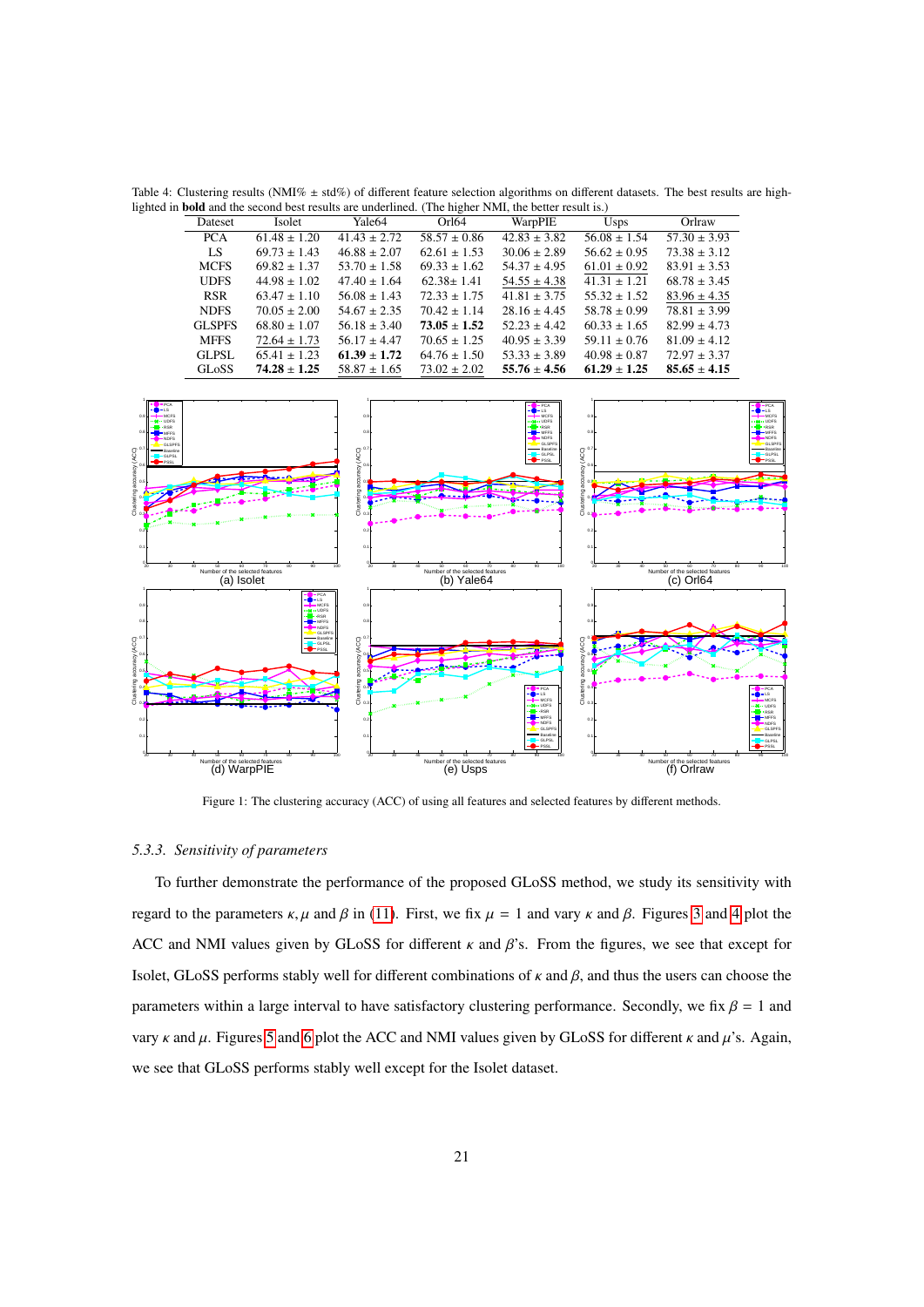

<span id="page-21-1"></span>Figure 2: The normalized mutual information (NMI) of using all features and selected features by different methods.



<span id="page-21-2"></span><span id="page-21-0"></span>Figure 3: Clustering accuracy (ACC) produced by GLoSS with different  $\kappa$  and  $\beta$ .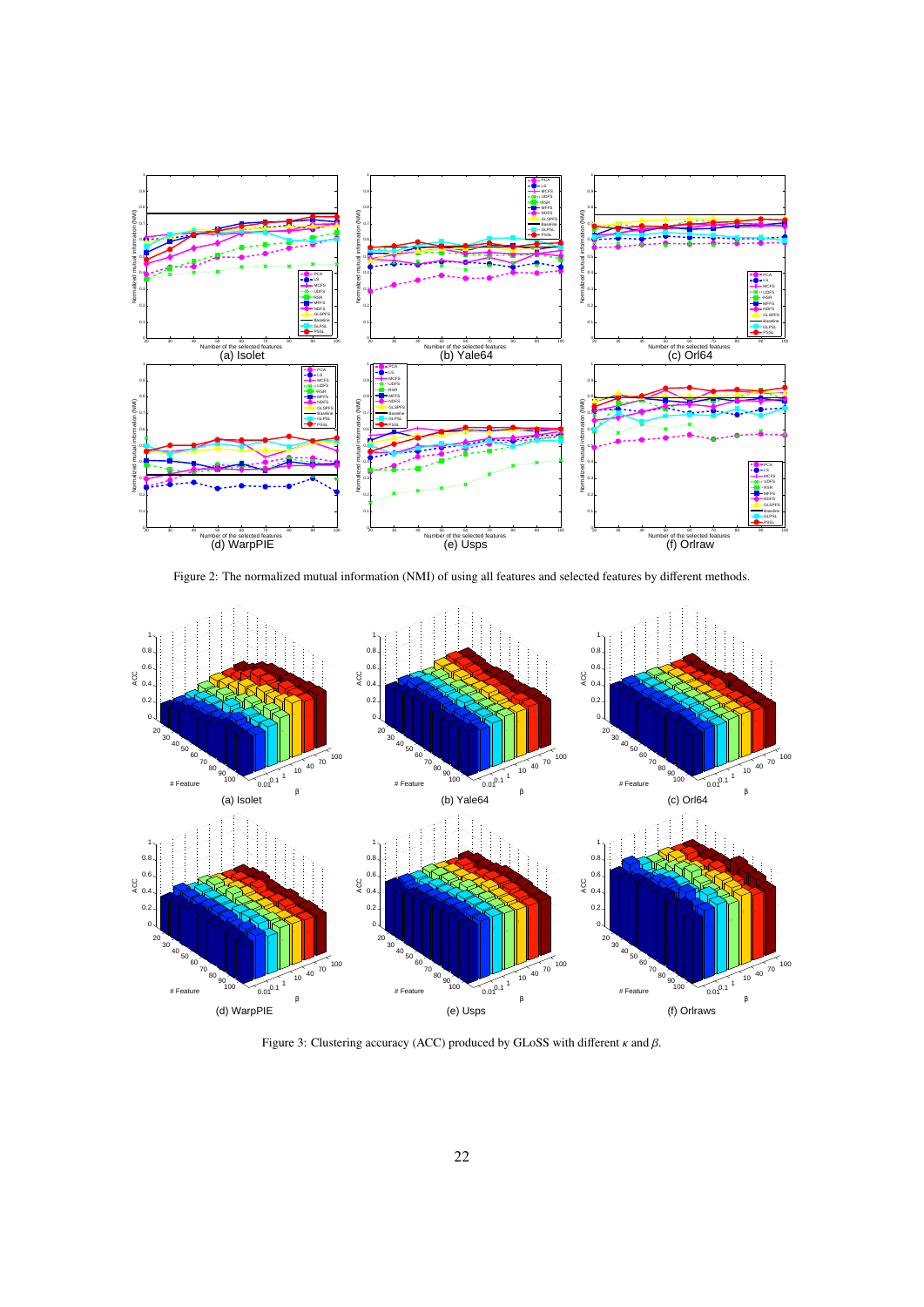

<span id="page-22-0"></span>Figure 4: Normalized mutual information (NMI) produced by GLoSS with different  $\kappa$  and  $\beta$ .



<span id="page-22-1"></span>Figure 5: The clustering accuracy (ACC) given by GLoSS with different  $\kappa$  and  $\mu$ .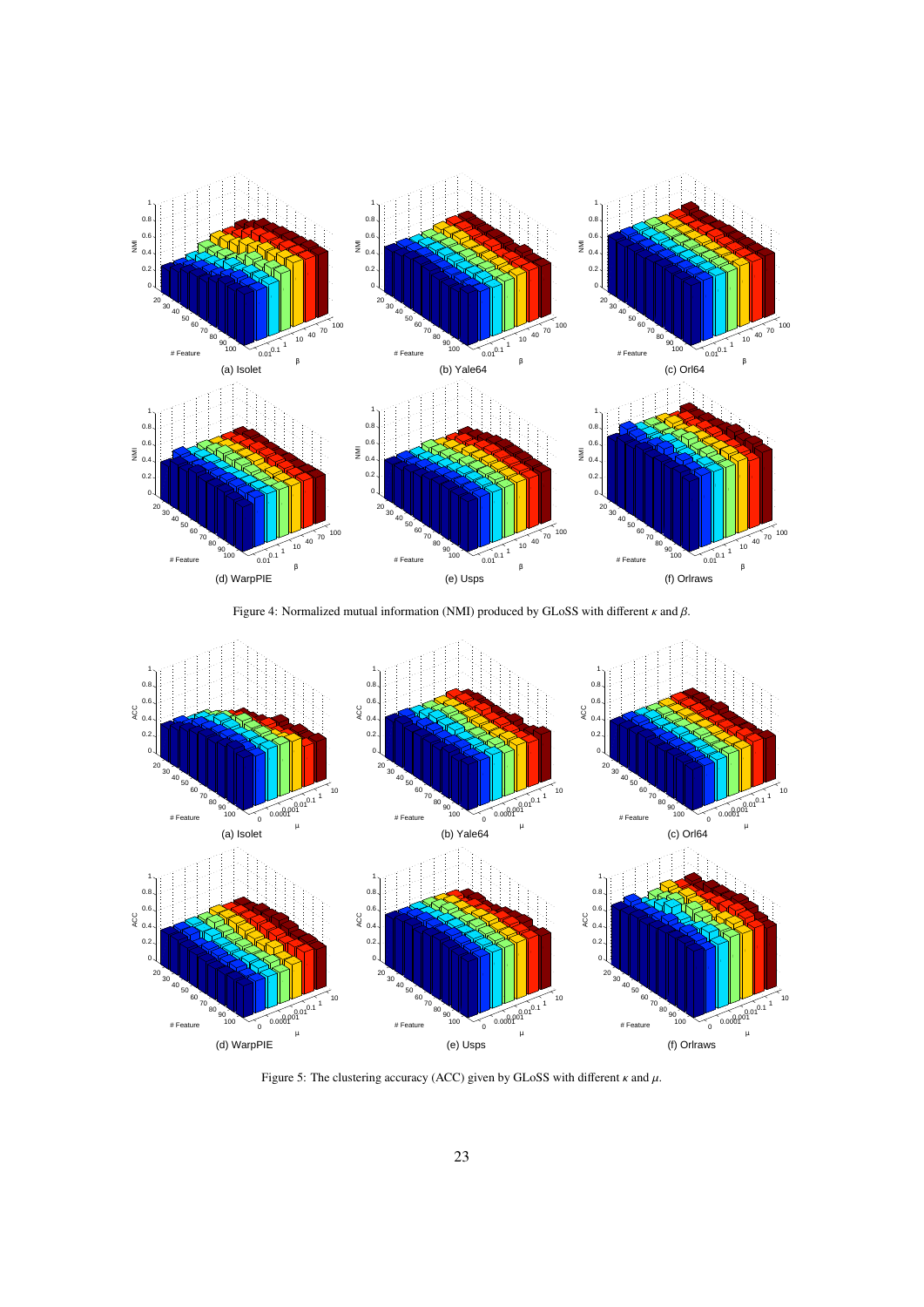

<span id="page-23-0"></span>Figure 6: The normalized mutual information (NMI) given by GLoSS with different  $\kappa$  and  $\mu$ .

## 6. Conclusions

We have proposed a new unsupervised joint model on subspace learning and feature selection. The model preserves both global and local structure of the data, and it is derived by relaxing an existing combinatorial model with 0-1 variables. A greedy algorithm has been developed, for the first time, to solve the combinatorial problem, and an accelerated block coordinate descent (BCD) method was applied to solve the relaxed continuous probelm. We have established the whole iterate sequence convergence of the BCD method. Extensive numerical tests on real-world data demonstrated that the proposed method outperformed several state-of-the-art unsupervised feature selection methods.

# Acknowledgements

The authors would like to thank two anonymous referees for their careful reviews and constructive comments. Y. Xu is partially supported by AFOSR. W. Pedrycz is partially supported by NSERC and CRC.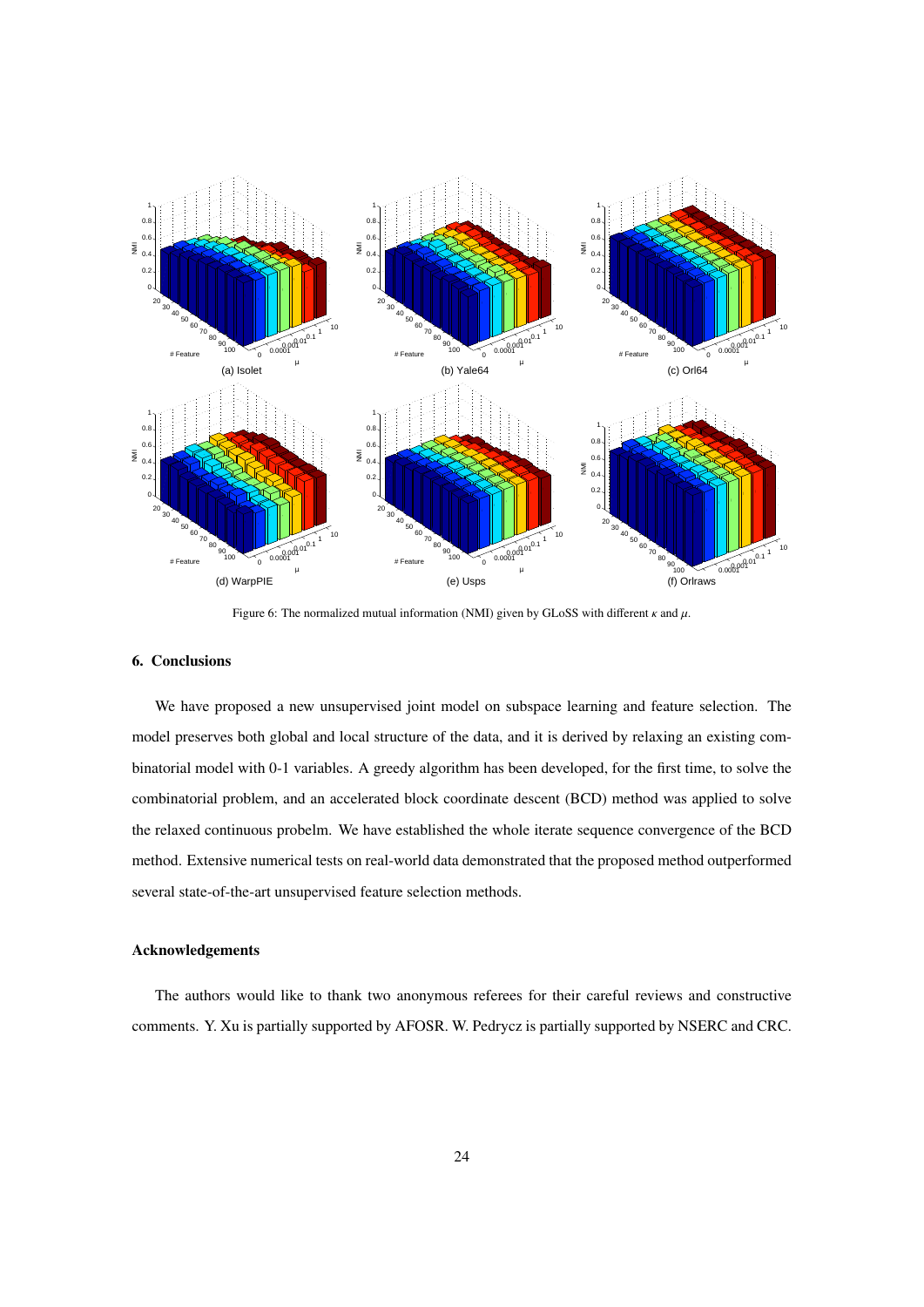# Appendix A. Proof of Theorem [2](#page-16-2)

For simplicity, we assume  $\omega_k = 0$ ,  $\forall k$ , i.e., there is no extrapolation. The case of  $\omega_k \neq 0$  is more complicated but can be treated similarly with more care taken to handle details; see [\[19\]](#page-30-0) for example.

The following result is well-known (c.f. Lemma 2.1 of [\[19\]](#page-30-0))

<span id="page-24-0"></span>
$$
F(W^k, H^k) - F(W^{k+1}, H^k) \ge \frac{L_w^k}{2} ||W^{k+1} - W^k||_F^2 \ge \frac{L_\mu}{2} ||W^{k+1} - W^k||_F^2,
$$
 (A.1)

where

<span id="page-24-4"></span>
$$
L_{\mu} = \mu ||X^{\top} L X||_2 > 0. \tag{A.2}
$$

By Lemma 3.1 of [\[59\]](#page-31-18), we have

<span id="page-24-1"></span>
$$
\frac{1}{2}||X - XW^{k+1}H^k||_F^2 - \frac{1}{2}||X - XW^{k+1}H^{k+1}||_F^2 = \frac{1}{2}||XW^{k+1}H^k - XW^{k+1}H^{k+1}||_F^2
$$
 (A.3)

and

$$
XW^{k+1}H^k - XW^{k+1}H^{k+1} = U^{k+1}(U^{k+1})^{\top}(XW^{k+1}H^k - X),
$$
\n(A.4)

where  $U^{k+1}$  contains the left *r* leading singular vectors of  $XW^{k+1}$  and *r* is the rank of  $XW^{k+1}$ .

Note that

$$
F(W^{k+1}, H^k) - F(W^{k+1}, H^{k+1}) = \frac{1}{2} ||X - XW^{k+1}H^k||_F^2 - \frac{1}{2} ||X - XW^{k+1}H^{k+1}||_F^2
$$

Hence, summing  $(A.1)$  and  $(A.3)$  over  $k$  and noting nonnegativity of  $F$  we obtain

$$
\sum_{k=0}^{\infty} \left( \frac{L_{\mu}}{2} ||W^{k+1} - W^k||_F^2 + \frac{1}{2} ||XW^{k+1}H^k - XW^{k+1}H^{k+1}||_F^2 \right) \leq F(W^0, H^0),
$$

and thus

<span id="page-24-3"></span>
$$
\lim_{k \to \infty} W^{k+1} - W^k = 0.
$$
\n(A.5)

and

<span id="page-24-2"></span>
$$
\lim_{k \to \infty} U^{k+1} (U^{k+1})^{\top} (X W^{k+1} H^k - X) = \lim_{k \to \infty} X W^{k+1} H^k - X W^{k+1} H^{k+1} = 0.
$$
 (A.6)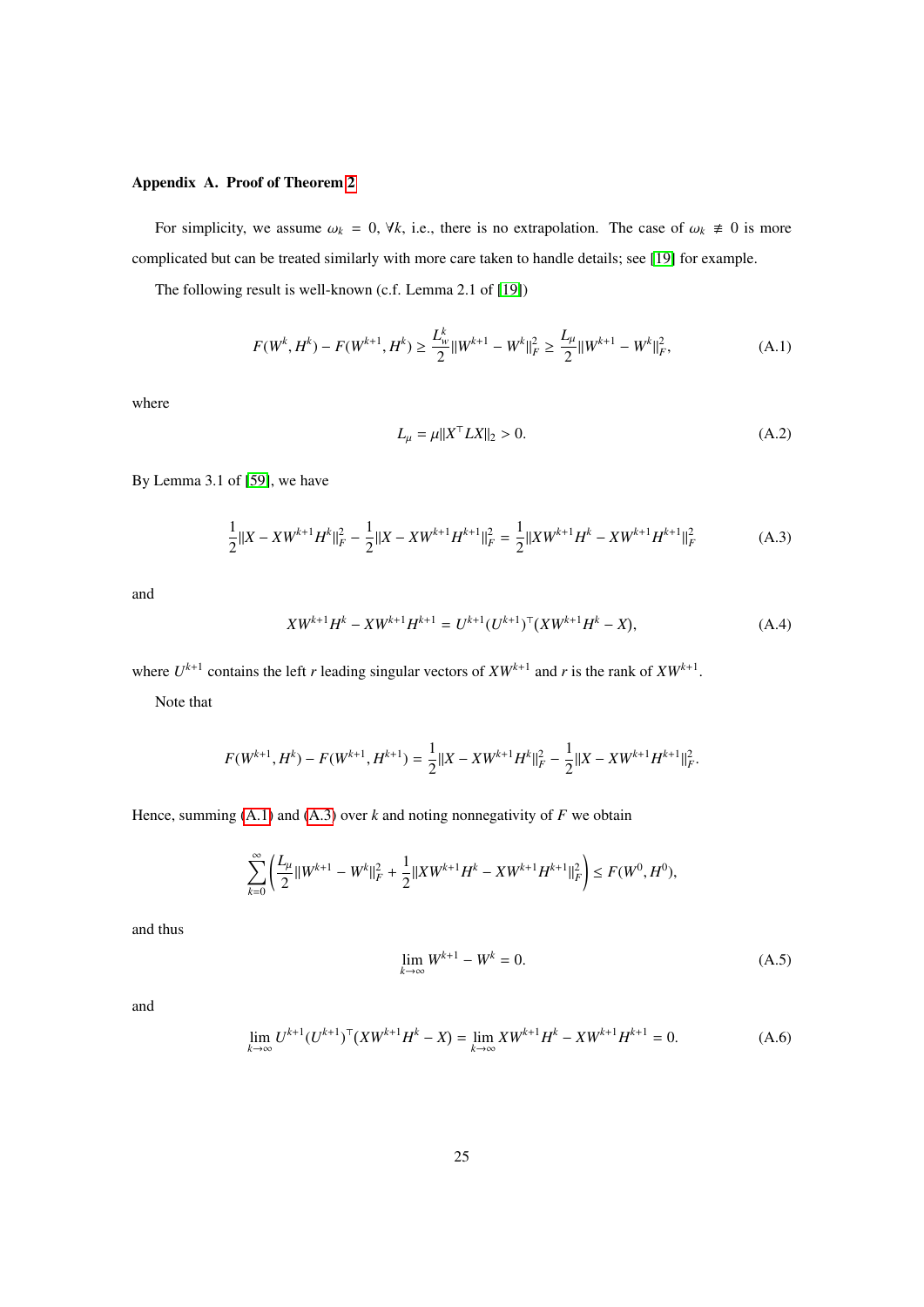Combining the two equalities in [\(A.6\)](#page-24-2), we have

$$
\lim_{k\to\infty} U^k (U^k)^\top (XW^k H^k - X) = 0.
$$

Since  $\{XW^k\}$  is bounded and  $(XW^k)^\top = (XW^k)^\top U^k (U^k)^\top$ , left multiplying  $(XW^k)^\top$  in the above equation gives

<span id="page-25-0"></span>
$$
\lim_{k \to \infty} (XW^k)^\top (XW^k H^k - X) = 0. \tag{A.7}
$$

Assume  $(\bar{W}, \bar{H})$  is a finite limit point of  $\{(W^k, H^k)\}_{k=1}^{\infty}$ . Then there exists a subsequence  $\{(W^k, H^k)\}_{k \in \mathcal{R}}$ convergent to  $(\bar{W}, \bar{H})$ . If necessary, taking another subsequence, we can assume  $L^k_w \to \bar{L}$  for some  $\bar{L} > 0$  as  $\mathcal{K} \ni k \to \infty$ . From [\(A.7\)](#page-25-0), it holds that

$$
\nabla_H f(\bar{W}, \bar{H}) = (X\bar{W})^\top (X\bar{W}\bar{H} - X) = 0.
$$

In addition, from the update rule of *W*, we have

$$
W^{k+1} = \underset{W \ge 0}{\text{argmin}} \langle \nabla_W f(W^k, H^k), W - W^k \rangle + \frac{L^k_w}{2} ||W - W^k||^2_F + g_\beta(W).
$$

Letting  $\mathcal{K} \ni k \to \infty$  in the above equation and using [\(A.5\)](#page-24-3) yield

$$
\bar{W} = \underset{W \ge 0}{\text{argmin}} \langle \nabla_W f(\bar{W}, \bar{H}), W - \bar{W} \rangle + \frac{\bar{L}}{2} ||W - \bar{W}||^2_F + g_\beta(W),
$$

which implies

$$
0 \in \nabla_W f(\bar{W}, \bar{H}) + \partial g_{\beta}(W) + \partial u_+(\bar{W}) = \partial_W F(\bar{W}, \bar{H}).
$$

Therefore,  $(\bar{W}, \bar{H})$  is a critical point of [\(11\)](#page-7-0).

# Appendix B. Proof of Theorem [3](#page-16-3)

For simplicity of notation, we let  $Z^k = (W^k, H^k)$  and  $\bar{Z} = (\bar{W}, \bar{H})$ . In addition, we assume  $\omega_k = 0, \forall k$ as in the proof of Theorem [2.](#page-16-2) Again, the case of  $\omega_k \neq 0$  can be shown similarly. Let  $\sigma_{min}(X\bar{W}) > 0$  be the smallest singular value of  $X\bar{W}$ . By the continuity of singular value function and spectral norm of a matrix,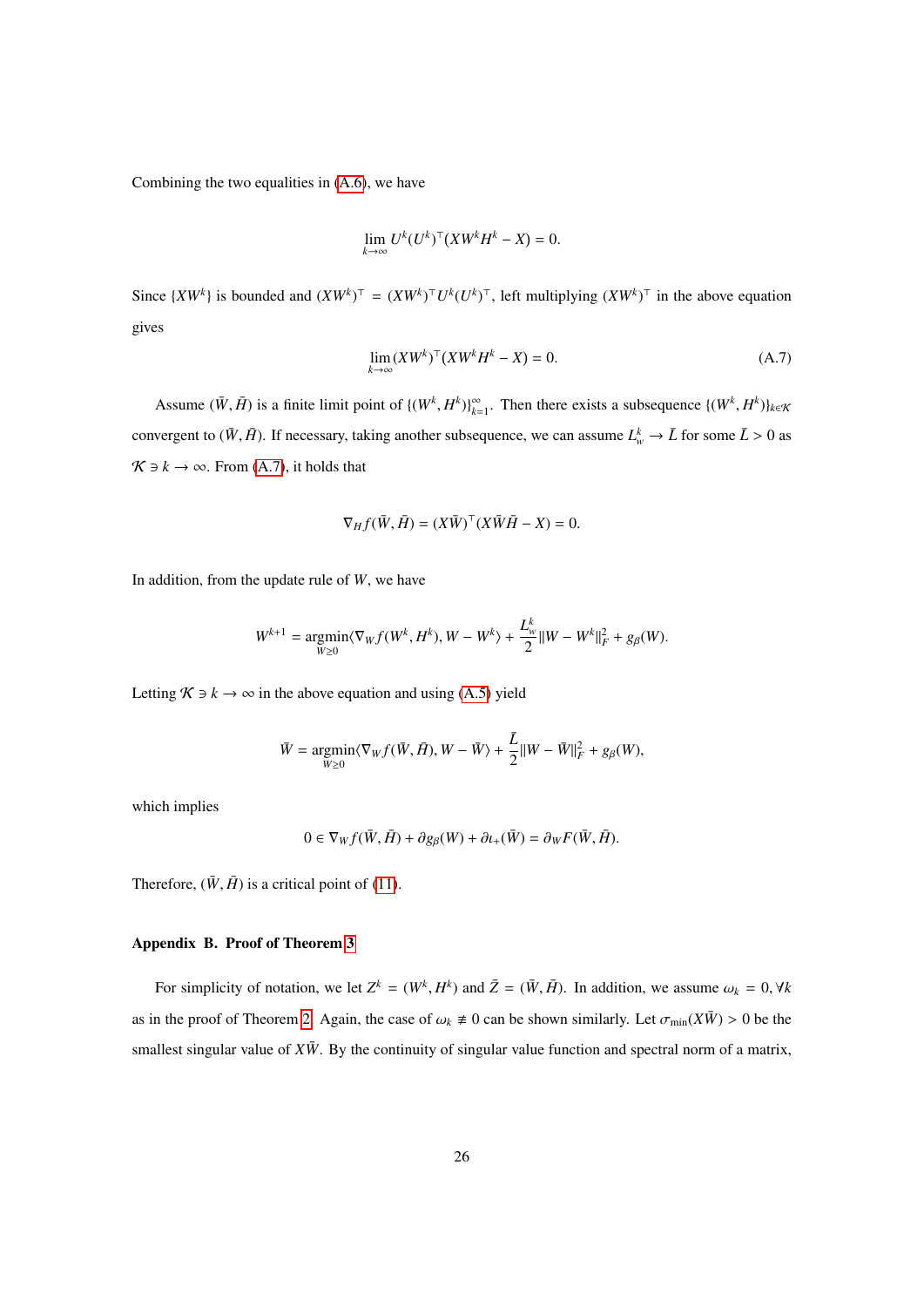there exists  $\delta > 0$  such that

<span id="page-26-2"></span><span id="page-26-1"></span>
$$
\sigma_{\min}(XW) \ge \frac{\sigma_{\min}(X\bar{W})}{2}, \text{ and } ||XW||_2 \le 2||X\bar{W}||_2, \ \forall W \in \mathcal{B}(\bar{W}, \delta), \tag{B.1a}
$$

$$
||HH^{\top}||_2 \le 2||\tilde{H}\tilde{H}^{\top}||_2, \ \forall H \in \mathcal{B}(\tilde{H},\delta),\tag{B.1b}
$$

where  $\sigma_{\min}(A)$  denotes the smallest singular value of matrix *A*, and  $\mathcal{B}(\bar{A}, \delta) := \{A : ||A - \bar{A}||_F \le \delta\}.$ 

Since *F* is a semi-algebraic function and continuous in its domain, it exhibits the so-called Kurdyka-*Łojasiewicz property* (*c.f.* [\[60\]](#page-31-19)): in a neighborhood  $B(\bar{Z}, \rho)$ , there exists  $\phi(s) = cs^{1-\theta}$  for some *c* > 0 and  $0 \le \theta < 1$  such that

<span id="page-26-4"></span>
$$
\phi'(|F(Z) - F(\bar{Z})|)dist(0, \partial F(Z)) \ge 1, \text{ for any } Z \in \mathcal{B}(\bar{Z}, \rho) \cap dom(F) \text{ and } F(Z) \ne F(\bar{Z}).
$$
 (B.2)

Let

$$
F_k = F(Z^k) - F(\bar{Z}), \text{ and } \phi_k = \phi(F_k).
$$

Without loss of generality, we assume  $Z^0$  is sufficiently close to  $\bar{Z}$  such that

<span id="page-26-0"></span>
$$
2||Z^{0} - \bar{Z}||_{F} + 3\left(\sqrt{\frac{2F_{0}}{L_{\mu}}} + \sqrt{\frac{8F_{0}}{\sigma_{\min}^{2}(X\bar{W})}}\right) + \frac{C_{1}}{2C_{2}}\phi_{0} < \rho, \tag{B.3}
$$

where  $L_{\mu}$  is defined in [\(A.2\)](#page-24-4), and

<span id="page-26-3"></span>
$$
C_1 = L_{\delta} + 2||\bar{H}\bar{H}^{\top}||_2||XX^{\top}||_2 + L_{\mu},
$$
\n(B.4)

<span id="page-26-5"></span>
$$
C_2 = \frac{L_\mu}{2} + \frac{\sigma_{\min}^2(X\bar{W})}{8}.
$$
 (B.5)

In the above equation,  $L_{\delta}$  is the Lipschitz constant of  $\nabla_W f(W, H)$  in  $\mathcal{B}(\bar{Z}, \delta)$ , i.e.,

$$
\|\nabla_{W} f(\hat{Z}) - \nabla_{W} f(\tilde{Z})\|_{F} \le L_{\delta} \|\hat{Z} - \tilde{Z}\|_{F}, \ \forall \hat{Z}, \tilde{Z} \in \mathcal{B}(\bar{Z}, \delta). \tag{B.6}
$$

Note that  $L_{\delta}$  must be finite since  $f(W, H)$  is twice continuous differentiable and  $\mathcal{B}(\bar{Z}, \delta)$  is bounded. Other-wise if [\(B.3\)](#page-26-0) does not hold, since  $\bar{Z}$  is a limit point of  $\{Z^k\}$ , we can take an iterate  $Z^{k_0}$  sufficiently close to  $\bar{Z}$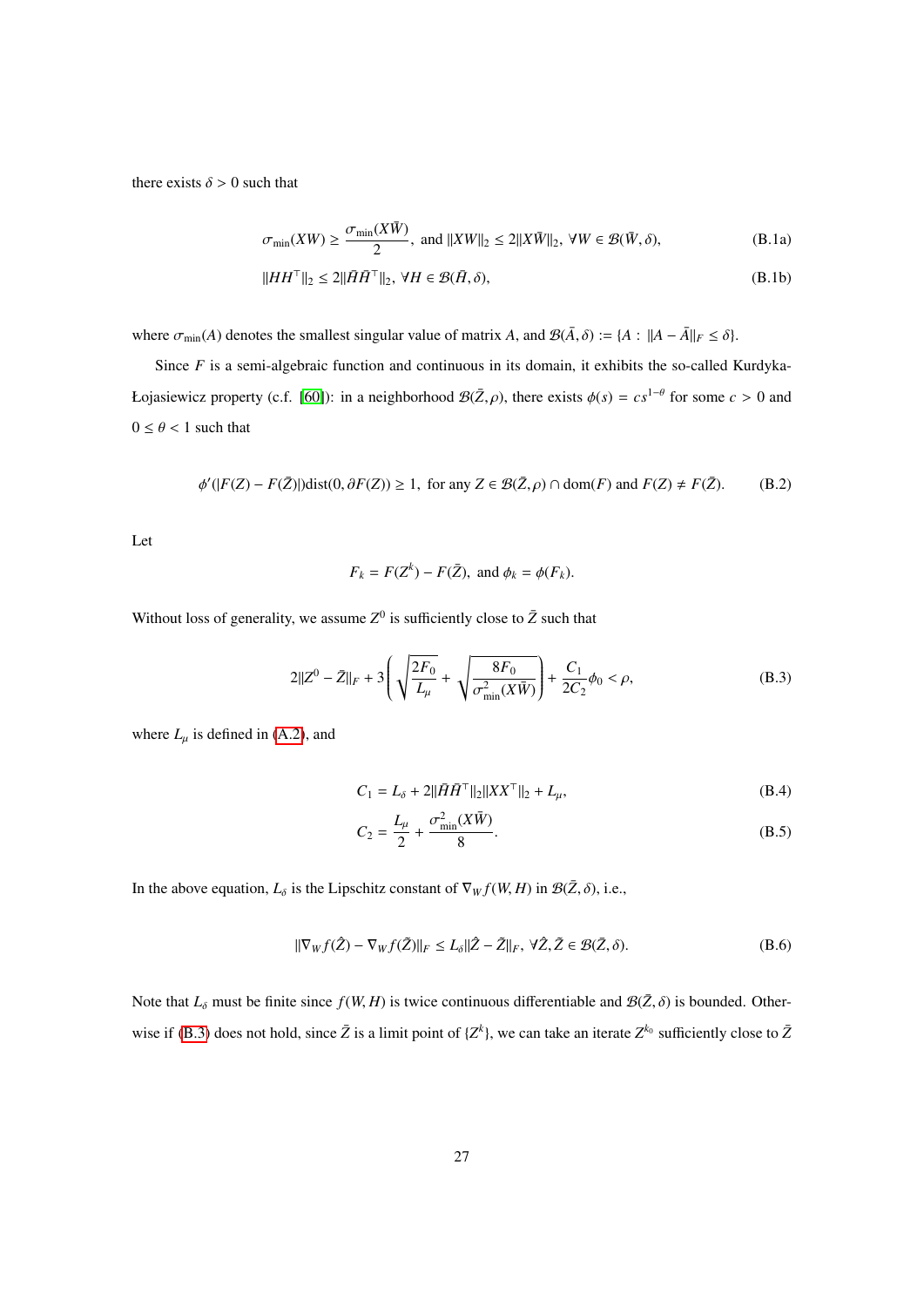and let  $Z^{k_0}$  be the new starting point. If neccessary, taking a smaller  $\rho$ , we assume

$$
\rho + \sqrt{\frac{2F_0}{L_\mu}} \le \delta,\tag{B.7}
$$

where  $\delta$  is the quantity in [\(B.1\)](#page-26-1).

From [\(A.1\)](#page-24-0) and  $F_{k+1} \le F_k \le F(\bar{Z})$ ,  $\forall k$ , we have  $||W^1 - W^0||_F \le \sqrt{\frac{2F_0}{L_\mu}}$  and thus

<span id="page-27-0"></span>
$$
||W^{1} - \bar{W}||_{F} \le ||W^{1} - W^{0}||_{F} + ||W^{0} - \bar{W}||_{F} \le ||W^{0} - \bar{W}||_{F} + \sqrt{\frac{2F_{0}}{L_{\mu}}} < \rho \le \delta.
$$
 (B.8)

Hence,  $\sigma_{\min}(XW^1) \ge \frac{\sigma_{\min}(X\bar{W})}{2}$  from [\(B.1a\)](#page-26-2), and

$$
F(W^1, H^0) - F(W^1, H^1) \ge \frac{[\sigma_{\min}(XW^1)]^2}{2} ||H^1 - H^0||_F^2 \ge \frac{[\sigma_{\min}(X\bar{W})]^2}{8} ||H^1 - H^0||_F^2,
$$

which implies  $||H^1 - H^0||_F \le \sqrt{\frac{8F_0}{[\sigma_{\min}(X\bar{W})]^2}}$ . Therefore,

<span id="page-27-1"></span>
$$
||H^{1} - \bar{H}||_{F} \le ||H^{1} - H^{0}||_{F} + ||H^{0} - \bar{H}||_{F} \le ||H^{0} - \bar{H}||_{F} + \sqrt{\frac{8F_{0}}{[\sigma_{\min}(X\bar{W})]^{2}}}.
$$
(B.9)

Combining [\(B.8\)](#page-27-0) and [\(B.9\)](#page-27-1), we have

$$
||Z^1 - \bar{Z}||_F \le ||W^1 - \bar{W}||_F + ||H^1 - \bar{H}||_F \le 2||Z^0 - \bar{Z}||_F + \sqrt{\frac{2F_0}{L_\mu}} + \sqrt{\frac{8F_0}{\sigma_{\min}^2(X\bar{W})}},
$$

which together with [\(B.3\)](#page-26-0) implies  $Z^1 \in \mathcal{B}(\bar{Z}, \rho)$ .

Assume that for some integer  $K, Z^k \in \mathcal{B}(\bar{Z}, \rho)$ ,  $\forall 0 \le k \le K$ . We go to show  $Z^{K+1} \in \mathcal{B}(\bar{Z}, \rho)$  and thus by induction  $Z^k \in \mathcal{B}(\bar{Z}, \rho)$ ,  $\forall k$ . Note that

$$
0 \in \nabla_W f(W^{k-1}, H^{k-1}) + L_w^{k-1}(W^k - W^{k-1}) + \partial g_\beta(W^k) + \partial u_+(W^k),
$$
  

$$
0 = \nabla_H f(W^k, H^k).
$$

Hence,

dist(0, 
$$
\partial F(Z^k)
$$
)  $\leq ||\nabla_W f(W^k, H^k) - \nabla_W f(W^{k-1}, H^{k-1})||_F + L_w^{k-1} ||W^k - W^{k-1}||_F$   
 $\leq C_1 ||Z^k - Z^{k-1}||_F,$  (B.10)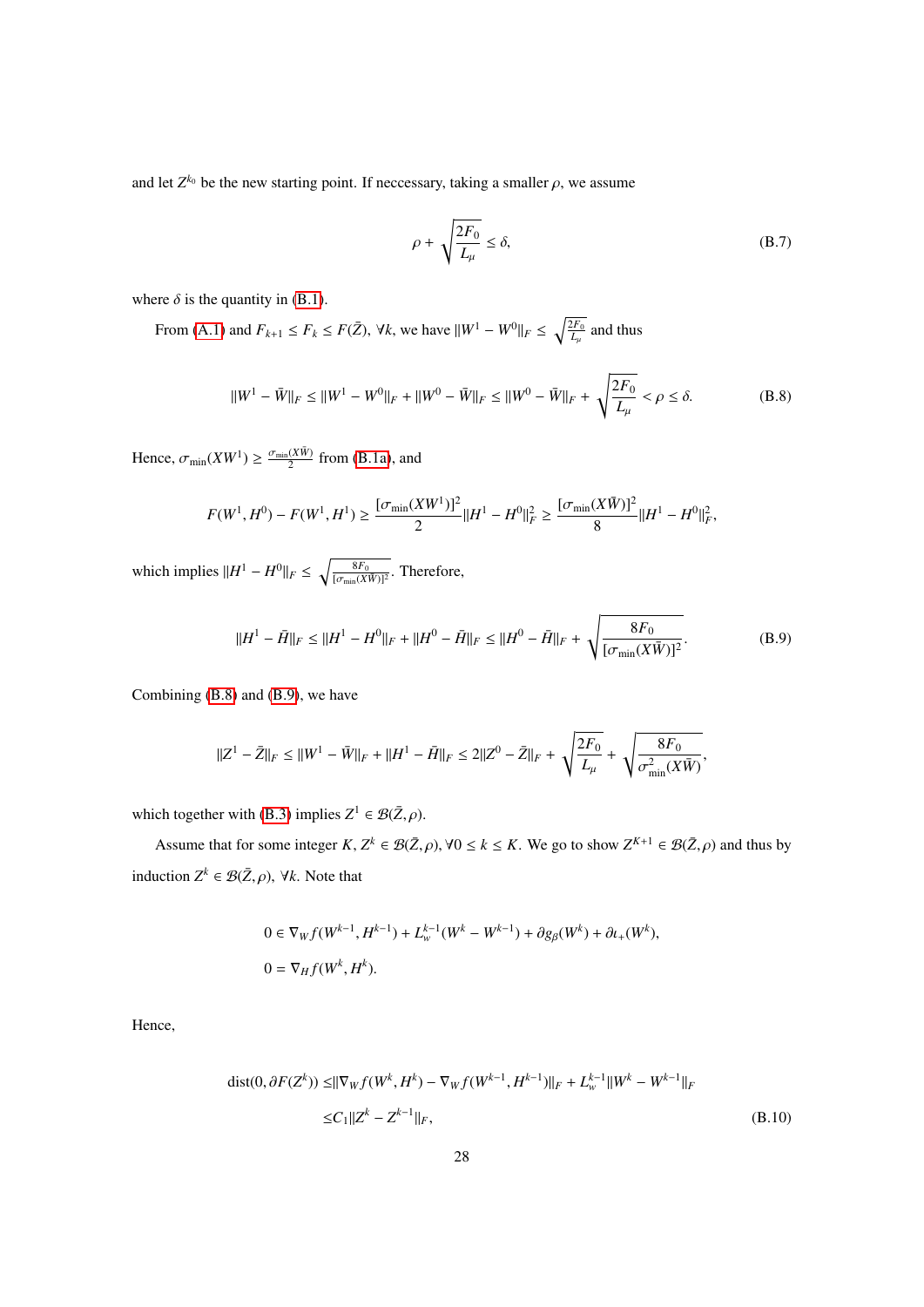where  $C_1$  is defined in [\(B.4\)](#page-26-3). In addition, we have

<span id="page-28-0"></span>
$$
\phi_k - \phi_{k+1}
$$
  
\n
$$
\geq \phi'(F_k)(F_k - F_{k+1}) \quad \text{(from concavity of } \phi\text{)}
$$
  
\n
$$
\geq \frac{F_k - F_{k+1}}{C_1 || Z^k - Z^{k-1} ||_F} \quad \text{(from KL property (B.2))}
$$
  
\n
$$
\geq \frac{C_2 || Z^{k+1} - Z^k ||_F^2}{C_1 || Z^k - Z^{k-1} ||_F}, \quad \text{(B.11)}
$$

where the last inequality follows from [\(B.5\)](#page-26-5), [\(A.1\)](#page-24-0) and

$$
F(W^{k+1}, H^k) - F(W^{k+1}, H^{k+1}) \ge \frac{\sigma_{\min}^2(X\bar{W})}{8} ||H^k - H^{k+1}||_F^2
$$

Transforming [\(B.11\)](#page-28-0) gives

$$
C_2||Z^{k+1} - Z^k||_F^2 \le C_1||Z^k - Z^{k-1}||_F(\phi_k - \phi_{k+1})
$$
  
\n
$$
\Rightarrow \sqrt{C_2}||Z^{k+1} - Z^k||_F \le \sqrt{C_1||Z^k - Z^{k-1}||_F(\phi_k - \phi_{k+1})}
$$
  
\n
$$
\Rightarrow \sqrt{C_2}||Z^{k+1} - Z^k||_F \le \frac{\sqrt{C_2}}{2}||Z^k - Z^{k-1}||_F + \frac{C_1}{2\sqrt{C_2}}(\phi_k - \phi_{k+1}).
$$

Summing the above inequality over *k* and arranging terms give

$$
\sum_{k=1}^{K} ||Z^{k+1} - Z^k||_F \le ||Z^1 - Z^0||_F + \frac{C_1}{2C_2}(\phi_1 - \phi_{K+1}).
$$
\n(B.12)

Hence,

<span id="page-28-1"></span>
$$
||Z^{K+1} - \bar{Z}||_F \le \sum_{k=1}^K ||Z^{k+1} - Z^k||_F + ||Z^1 - \bar{Z}||_F
$$
  
\n
$$
\le ||Z^1 - \bar{Z}||_F + ||Z^1 - Z^0||_F + \frac{C_1}{2C_2}\phi_0
$$
  
\n
$$
\le 2||Z^1 - Z^0||_F + ||Z^0 - \bar{Z}||_F + \frac{C_1}{2C_2}\phi_0
$$

(from [\(B.8\)](#page-27-0) and [\(B.9\)](#page-27-1))  $\leq \rho$ , (B.13)

which indicates  $Z^{K+1} \in \mathcal{B}(\bar{Z}, \rho)$ . By induction, we have  $Z^k \in \mathcal{B}(\bar{Z}, \rho)$ ,  $\forall k$ , and thus [\(B.12\)](#page-28-1) holds for all *K*. Therefore,  $\{Z^k\}_{k=1}^{\infty}$  is a Cauchy sequence and converges. Since  $\bar{Z}$  is a limit point, it must hold that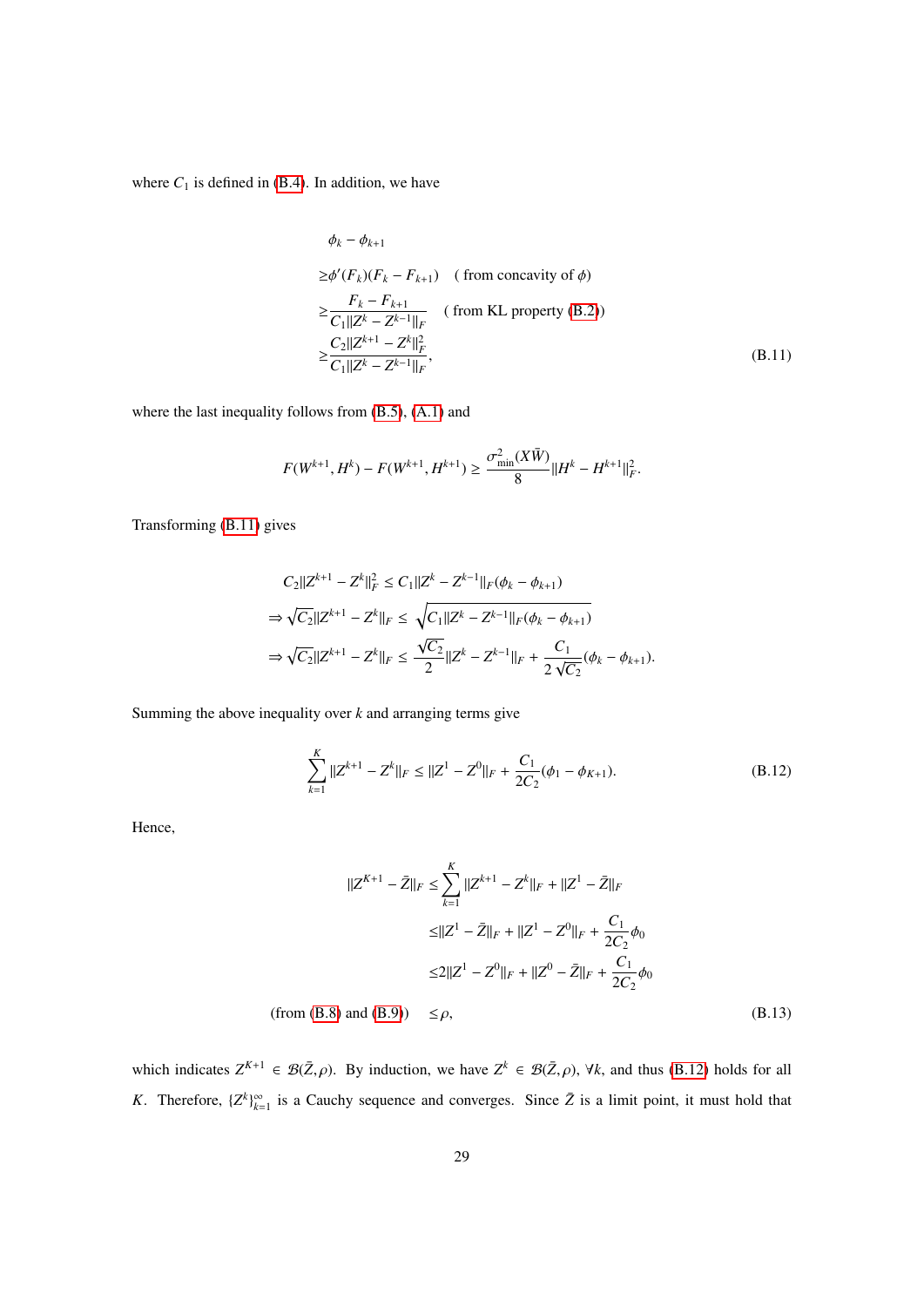lim<sub>*k*→∞</sub>  $Z^k = \overline{Z}$ . This completes the proof.

## References

## References

- <span id="page-29-0"></span>[1] I. Guyon, A. Elisseeff, An introduction to variable and feature selection, The Journal of Machine Learning Research 3 (2003) 1157–1182.
- <span id="page-29-1"></span>[2] J. Yang, Z. Jin, J.-y. Yang, D. Zhang, A. F. Frangi, Essence of kernel fisher discriminant: Kpca plus lda, Pattern Recognition 37 (10) (2004) 2097–2100.
- <span id="page-29-2"></span>[3] G. Herman, B. Zhang, Y. Wang, G. Ye, F. Chen, Mutual information-based method for selecting informative feature sets, Pattern Recognition 46 (12) (2013) 3315–3327.
- <span id="page-29-4"></span><span id="page-29-3"></span>[4] H. Yan, J. Yang, Sparse discriminative feature selection, Pattern Recognition 48 (5) (2015) 1827–1835.
- [5] Z. Zhao, L. Wang, H. Liu, J. Ye, On similarity preserving feature selection, IEEE Trans. Knowledge and Data Engineering, 25 (3) (2013) 619–632.
- <span id="page-29-5"></span>[6] L. Wang, H. Cheng, Z. Liu, C. Zhu, A robust elastic net approach for feature learning, Journal of Visual Communication and Image Representation 25 (2) (2014) 313–321.
- <span id="page-29-7"></span><span id="page-29-6"></span>[7] R. O. Duda, P. E. Hart, D. G. Stork, Pattern classification, John Wiley & Sons, 2012.
- [8] X. He, D. Cai, S. Yan, H.-J. Zhang, Neighborhood preserving embedding, in: Tenth International Conference on Computer Vision, Vol. 2, IEEE, 2005, pp. 1208–1213.
- <span id="page-29-8"></span>[9] D. Cai, X. He, J. Han, Spectral regression for efficient regularized subspace learning, in: 11th International Conference on Computer Vision, IEEE, 2007.
- <span id="page-29-9"></span>[10] H. Zou, T. Hastie, R. Tibshirani, Sparse principal component analysis, Journal of Computational and Graphical Statistics 15 (2) (2006) 265–286.
- <span id="page-29-10"></span>[11] B. Moghaddam, Y. Weiss, S. Avidan, Generalized spectral bounds for sparse lda, in: Proceedings of the 23rd international conference on Machine learning, ACM, 2006, pp. 641–648.
- <span id="page-29-11"></span>[12] D. Cai, X. He, J. Han, Spectral regression: A unified approach for sparse subspace learning, in: Seventh International Conference on Data Mining, IEEE, 2007.
- <span id="page-29-12"></span>[13] D. Cai, C. Zhang, X. He, Unsupervised feature selection for multi-cluster data, in: Proceedings of the 16th ACM SIGKDD International Conference on Knowledge Discovery and Data Mining, 2010.
- <span id="page-29-13"></span>[14] Q. Gu, Z. Li, J. Han, Joint feature selection and subspace learning, in: Proceedings of International Joint Conference on Artificial Intelligence, 2011.
- <span id="page-29-15"></span><span id="page-29-14"></span>[15] Z. Li, Y. Yang, J. Liu, X. Zhou, H. Lu, Unsupervised feature selection using nonnegative spectral analysis, in: AAAI, 2012.
- [16] S. Wang, W. Pedrycz, Q. Zhu, W. Zhu, Subspace learning for unsupervised feature selection via matrix factorization, Pattern Recognition 48 (1) (2015) 10–19.
- <span id="page-29-16"></span>[17] L. Du, Z. Shen, X. Li, P. Zhou, Y.-D. Shen, Local and global discriminative learning for unsupervised feature selection, in: Data Mining (ICDM), 2013 IEEE 13th International Conference on, IEEE, 2013, pp. 131–140.
- <span id="page-29-17"></span>[18] X. Liu, L. Wang, J. Zhang, J. Yin, H. Liu, Global and local structure preservation for feature selection, IEEE Trans. Neural Networks and Learning Systems 25 (6) (2014) 1083–1095.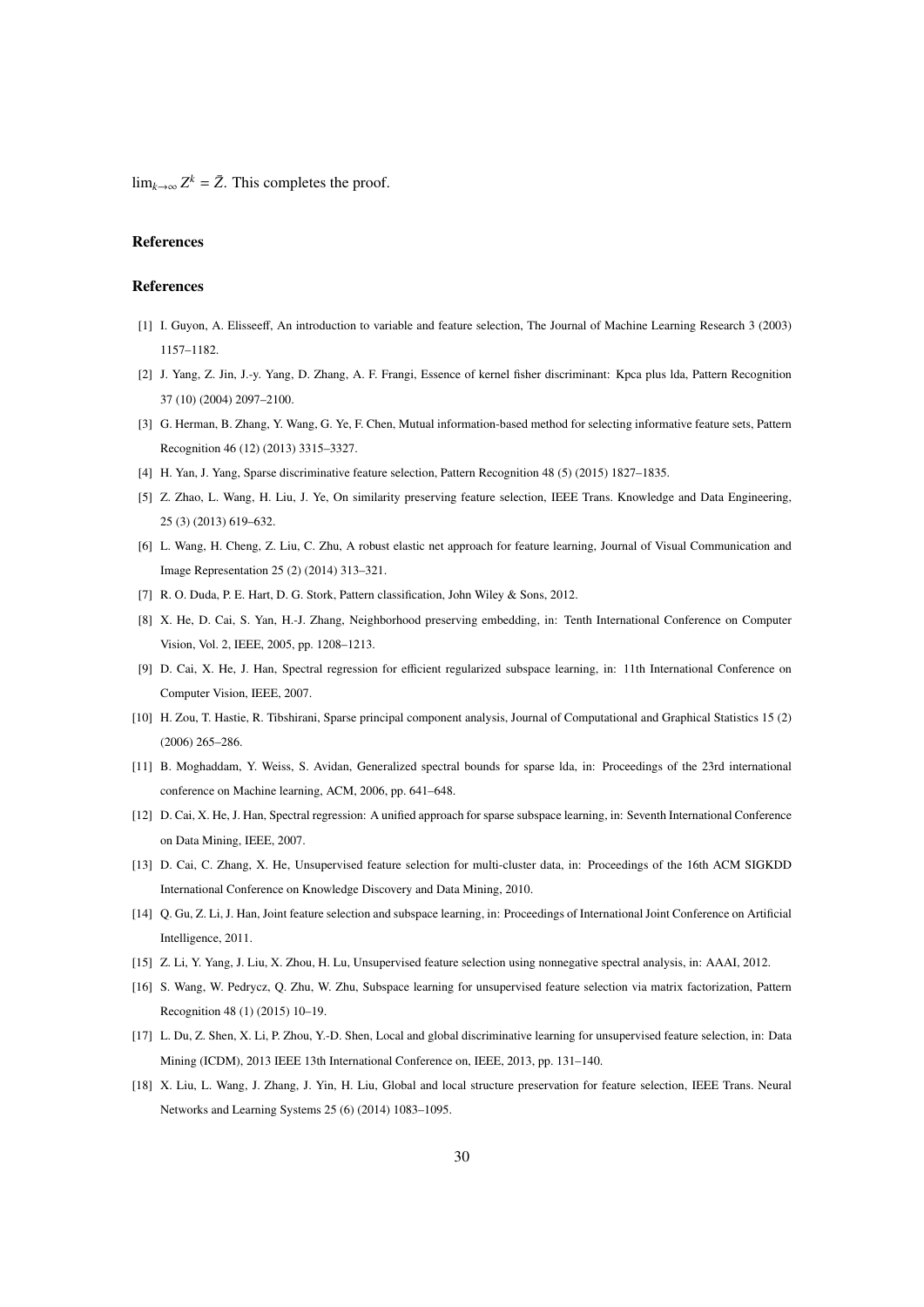- <span id="page-30-0"></span>[19] Y. Xu, W. Yin, A block coordinate descent method for regularized multiconvex optimization with applications to nonnegative tensor factorization and completion, Journal on Imaging Sciences 6 (3) (2013) 1758–1789.
- <span id="page-30-2"></span><span id="page-30-1"></span>[20] S. Lipovetsky, Pca and svd with nonnegative loadings, Pattern Recognition 42 (1) (2009) 68–76.
- <span id="page-30-3"></span>[21] L. Bottou, V. Vapnik, Local learning algorithms, Neural Computation 4 (6) (1992) 888–900.
- <span id="page-30-4"></span>[22] X. Jiang, Linear subspace learning-based dimensionality reduction, Signal Processing Magazine, IEEE 28 (2) (2011) 16–26.
- [23] W.-K. Ching, D. Chu, L.-Z. Liao, X. Wang, Regularized orthogonal linear discriminant analysis, Pattern Recognition 45 (7) (2012) 2719–2732.
- <span id="page-30-5"></span>[24] X. He, D. Cai, P. Niyogi, Laplacian score for feature selection, in: Advances in Neural Information Processing Systems, 2005, pp. 507–514.
- <span id="page-30-7"></span><span id="page-30-6"></span>[25] H. Xiaofei, N. Partha, Locality preserving projections, in: Advances in Neural Information Processing Systems, 2004.
- <span id="page-30-8"></span>[26] L. Zhang, L. Qiao, S. Chen, Graph-optimized locality preserving projections, Pattern Recognition 43 (6) (2010) 1993–2002.
- [27] B. Moghaddam, Y. Weiss, S. Avidan, Spectral bounds for sparse pca: Exact and greedy algorithms, in: Advances in Neural Information Processing Systems, 2005, pp. 915–922.
- <span id="page-30-9"></span>[28] L. Qiao, S. Chen, X. Tan, Sparsity preserving projections with applications to face recognition, Pattern Recognition 43 (1) (2010) 331–341.
- <span id="page-30-10"></span>[29] H. Cheng, Z. Liu, J. Yang, Sparsity induced similarity measure for label propagation, in: 12th International Conference on Computer Vision, IEEE, 2009, pp. 317–324.
- <span id="page-30-11"></span>[30] H. Cheng, Z. Liu, L. Hou, J. Yang, Sparsity induced similarity measure and its applications, IEEE Trans. Circuits and Systems for Video Technology, in press.
- <span id="page-30-12"></span>[31] J. Fang, Y. Shen, H. Li, P. Wang, Pattern-coupled sparse bayesian learning for recovery of block-sparse signals, IEEE Trans. Signal Processing 63 (2) (2015) 360–372.
- <span id="page-30-13"></span>[32] Z. Zhou, K. Liu, J. Fang, Bayesian compressive sensing using normal product priors, IEEE Signal Processing Letters 22 (5) (2015) 583–587.
- <span id="page-30-14"></span>[33] M. Qian, C. Zhai, Robust unsupervised feature selection, in: Proceedings of the Twenty-Third international joint conference on Artificial Intelligence, AAAI Press, 2013, pp. 1621–1627.
- <span id="page-30-15"></span>[34] C. Xu, D. Tao, C. Xu, Y. Rui, Large-margin weakly supervised dimensionality reduction, in: Proceedings of the 31st International Conference on Machine Learning (ICML-14), 2014, pp. 865–873.
- <span id="page-30-16"></span>[35] C. Boutsidis, A. Zouzias, M. W. Mahoney, P. Drineas, Randomized dimensionality reduction for-means clustering, Information Theory, IEEE Transactions on 61 (2) (2015) 1045–1062.
- <span id="page-30-17"></span>[36] D. D. Lee, H. S. Seung, Algorithms for non-negative matrix factorization, in: Advances in neural information processing systems, 2001, pp. 556–562.
- <span id="page-30-18"></span>[37] Z. Yuan, E. Oja, Projective nonnegative matrix factorization for image compression and feature extraction, in: Image Analysis, Springer, 2005, pp. 333–342.
- <span id="page-30-19"></span>[38] C. Ding, T. Li, Adaptive dimension reduction using discriminant analysis and k-means clustering, in: Proceedings of the 24th international conference on Machine learning, ACM, 2007, pp. 521–528.
- <span id="page-30-20"></span>[39] L. Zhang, P. Zhu, Q. Hu, D. Zhang, A linear subspace learning approach via sparse coding, in: Computer Vision (ICCV), 2011 IEEE International Conference on, IEEE, 2011, pp. 755–761.
- <span id="page-30-21"></span>[40] F. De La Torre, M. J. Black, A framework for robust subspace learning, International Journal of Computer Vision 54 (1-3) (2003) 117–142.